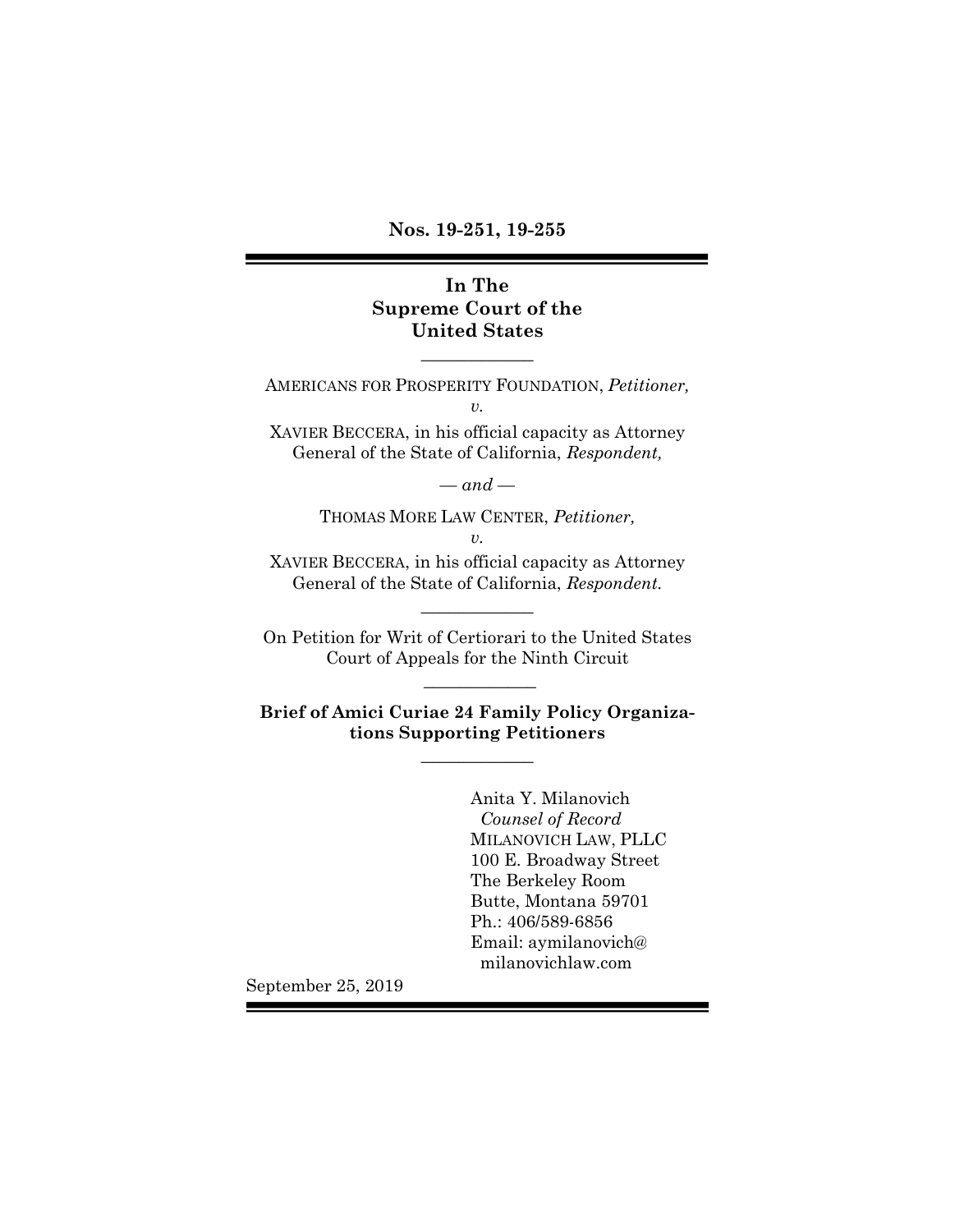#### **QUESTIONS PRESENTED**

- <span id="page-1-0"></span>1) Whether the exacting scrutiny this Court has long required of laws that abridge the freedoms of speech and association outside the election context—as called for by *NAACP v. Alabama ex rel. Patterson*, 357 U.S. 449 (1958), and its progeny can be satisfied absent any showing that a blanket governmental demand for the individual identities and addresses of major donors to private nonprofit organizations is narrowly tailored to an asserted law-enforcement interest (Petitioner Americans for Prosperity Foundation).
- 2) Whether exacting scrutiny or strict scrutiny applies to disclosure requirements that burden nonelectoral, expressive association rights (Petitioner Thomas More Center).
- <span id="page-1-1"></span>3) Whether California's disclosure requirement violates charities' and their donors' freedom of association and speech facially or as applied to the Law Center (Petitioner Thomas More Center).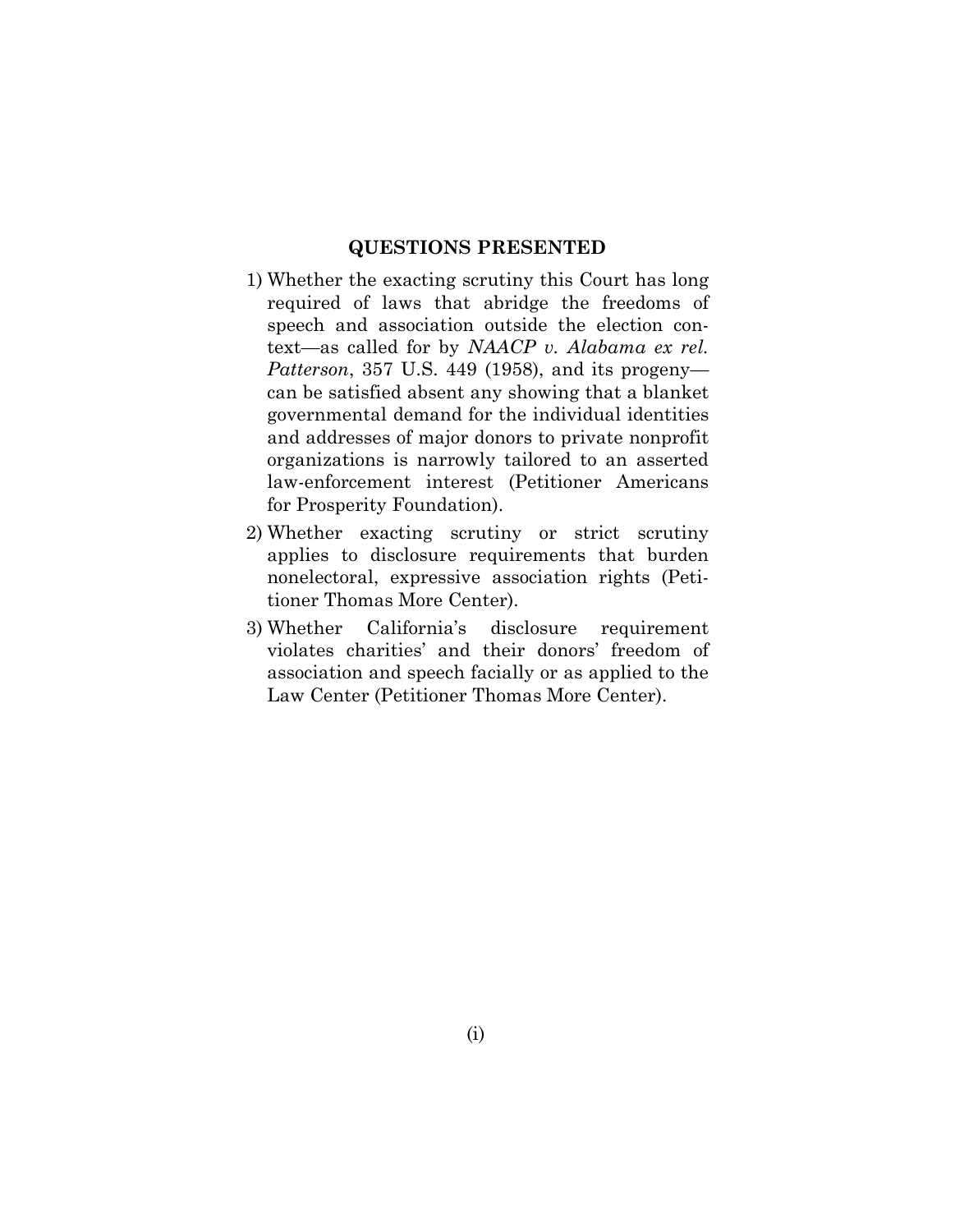# **TABLE OF CONTENTS**

<span id="page-2-0"></span>

| These Cases Raise the Exceptionally<br>I.<br><b>Important Question of Whether Nonprofit</b><br>Donor Disclosure Should Be Subject To The<br>Highest Constitutional Scrutiny, |
|------------------------------------------------------------------------------------------------------------------------------------------------------------------------------|
| A. Nonprofits Play A Vital Role in Civil                                                                                                                                     |
| <b>B. Nonprofits And Their Donors Benefit</b>                                                                                                                                |
| C. Disclosure of Nonprofit Donors Harms<br>Donors, Nonprofits, and the Community11                                                                                           |
| 1. Nonprofit Donor Disclosure Chills<br>Protected Speech and Association11                                                                                                   |
| 2. Nonprofit Donor Disclosure Means Lost                                                                                                                                     |
| 3. Nonprofit Donor Disclosure Means that<br>Communities Will Suffer15                                                                                                        |
| D. Nonprofit Donor Disclosure Is Rarely                                                                                                                                      |
|                                                                                                                                                                              |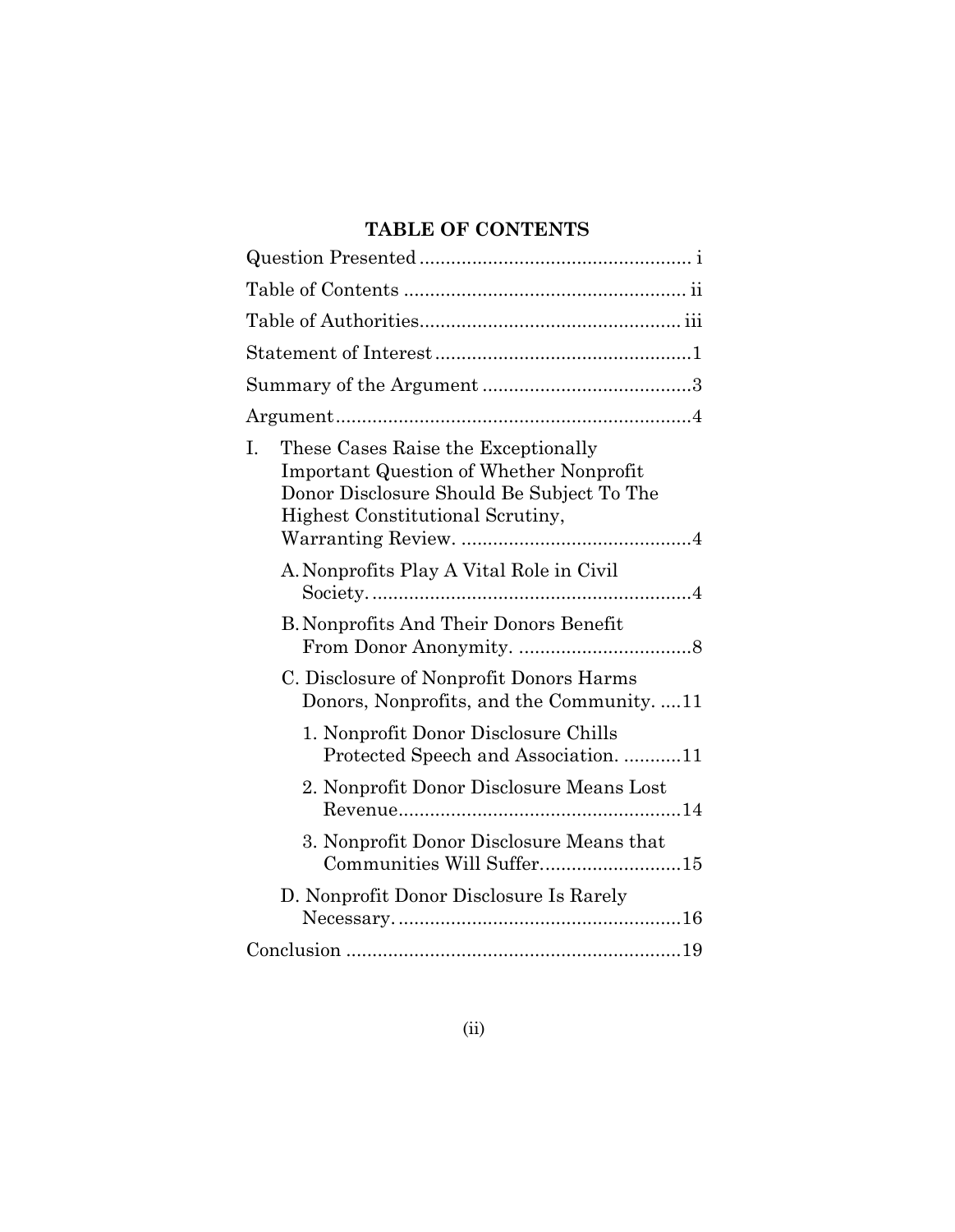# **TABLE OF AUTHORITIES**

# **Cases**

| Citizens United v. FEC, 558 U.S. 310 (2010) 3 |  |
|-----------------------------------------------|--|
| Davis v. FEC, 554 U.S. 724 (2008) 3           |  |
| Doe v. Reed, 561 U.S. 186, 196 (2010) 3       |  |
| Elrod v. Burns, 427 U.S. 347 (1976)3          |  |
| Illinois Opportunity Project v. Bullock, No.  |  |
| NAACP v. Alabama ex rel. Patterson, 357       |  |
|                                               |  |

# **Statutes**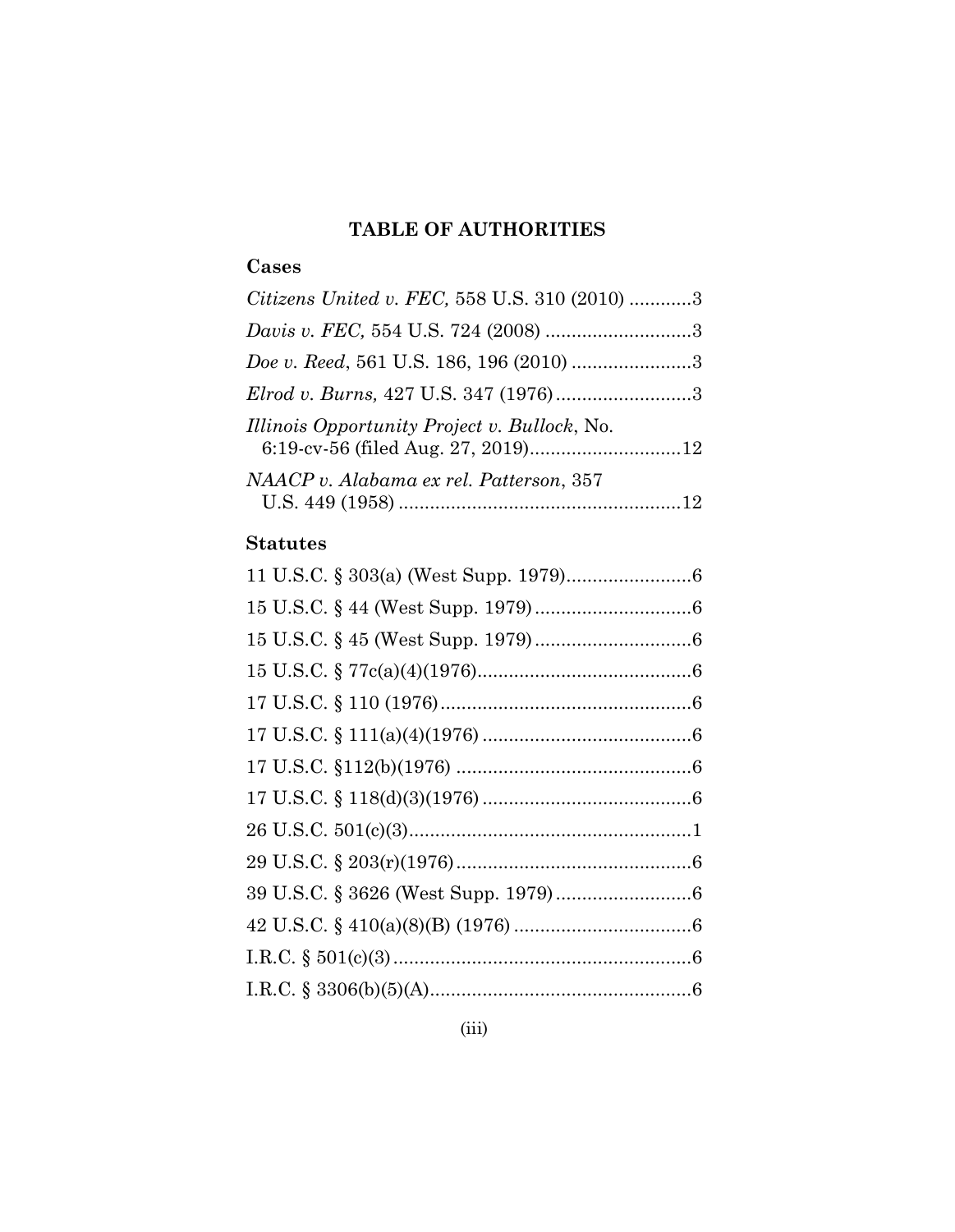# **Other Authorities**

| Alec Torres, Mozilla Employees Call for CEO<br>to be Fired for Donating to Prop 8 Cam-<br><i>paign</i> , Nat'l Rev. (Apr. 1, 2014),<br>https://www.nationalreview.com/corner/<br>mozilla-employees-call-ceo-be-fired-                                                  |
|------------------------------------------------------------------------------------------------------------------------------------------------------------------------------------------------------------------------------------------------------------------------|
| Alex Cordell, Why Donor Privacy Matters for<br>Free Speech, Institute for Free Speech (Oct.<br>27, 2017), https://www.ifs.org/blog/why-<br>donor-privacy-matters-for-free-speech/18                                                                                    |
| Brice McKeever, The Nonprofit Sector in<br>Brief, National Center for Charitable<br>Statistics (Jan. 3, 2019), https://nccs.<br>urban.org/project/nonprofit-sector-brief4, 5                                                                                           |
| Causes Count: The Ecomonic Power of<br>California's Nonprofit Sector,<br>CalNonprofits, at 11 (Aug. 2014),<br>https://calnonprofits.<br>org/images/downloads/causes-count-08.pdf16                                                                                     |
| David Callahan, The Price of Privacy: Four<br>Problems With Anonymous Giving—and a<br>Case for Reform, Inside Philanthropy (Nov.<br>17, 2016), https://www.insidephilanthropy.<br>com/home/2016/11/17/the-price-of-privacy-<br>four-problems-with-anonymous-givingand- |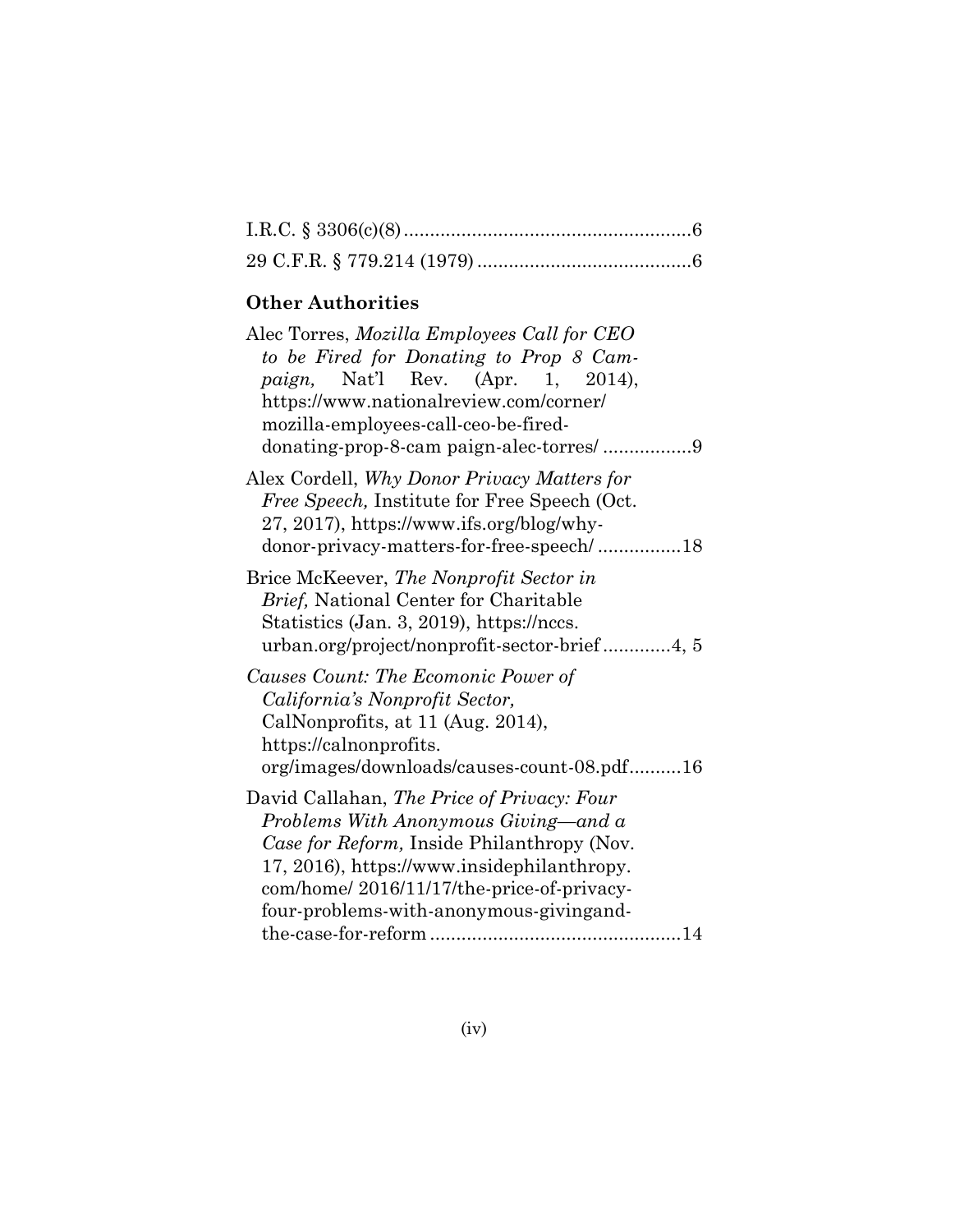| Donor Privacy at a Glance, ALEC Action,<br>https://www.alecaction.org/toolkit/donor-<br>privacy-at-a-glance/ (last visited Sept. 24,<br>16                                                                                                                           |
|----------------------------------------------------------------------------------------------------------------------------------------------------------------------------------------------------------------------------------------------------------------------|
| <b>Executive Order Requiring Disclosure of</b><br>Dark Money Spending for Entities Doing<br>Business With the State of Montana, EO<br>No. 15-2018 (June 8, 2018), https://gov<br>ernor.mt.gov/Portals/ 16/docs/2018EOs/EO-<br>15-2018_Disclosure%20Requirement.pdf12 |
| Giving USA, Giving USA 2019: Americans<br>Gave \$427.71 billion to charity in 2018<br>amid complex year for charitable giving,<br>Giving USA (June 18, 2019), https://giving<br>usa.org/giving-usa-2019-americans-gave-<br>427-71-billion-to-charity-in-2018-amid-   |
| Hans A. von Spakovsky, Forced Donor<br><i>Disclosure Is Bad for Democracy</i> , The<br>Heritage Foundation (Feb. 26, 2016),<br>https://www.heritage.org/civil-society/<br>commentary/forced-donor-disclosure-bad-                                                    |
| Henry Hansmann, The Role of Nonprofit<br><i>Enterprise</i> , 89 Yale L. J. 835 (1980)  passim                                                                                                                                                                        |
| <b>IMAGES:</b> The donation checks issued by<br>Montana Growth Network's donors, The<br>Missoulian (Dec. 21, 2015), https://miss<br>oulian.com/gallery/images-the-donations-<br>checks-issued-by-mon tana-growth-net<br>work-s/collection_8fcbeda2-0ee1-57b2-        |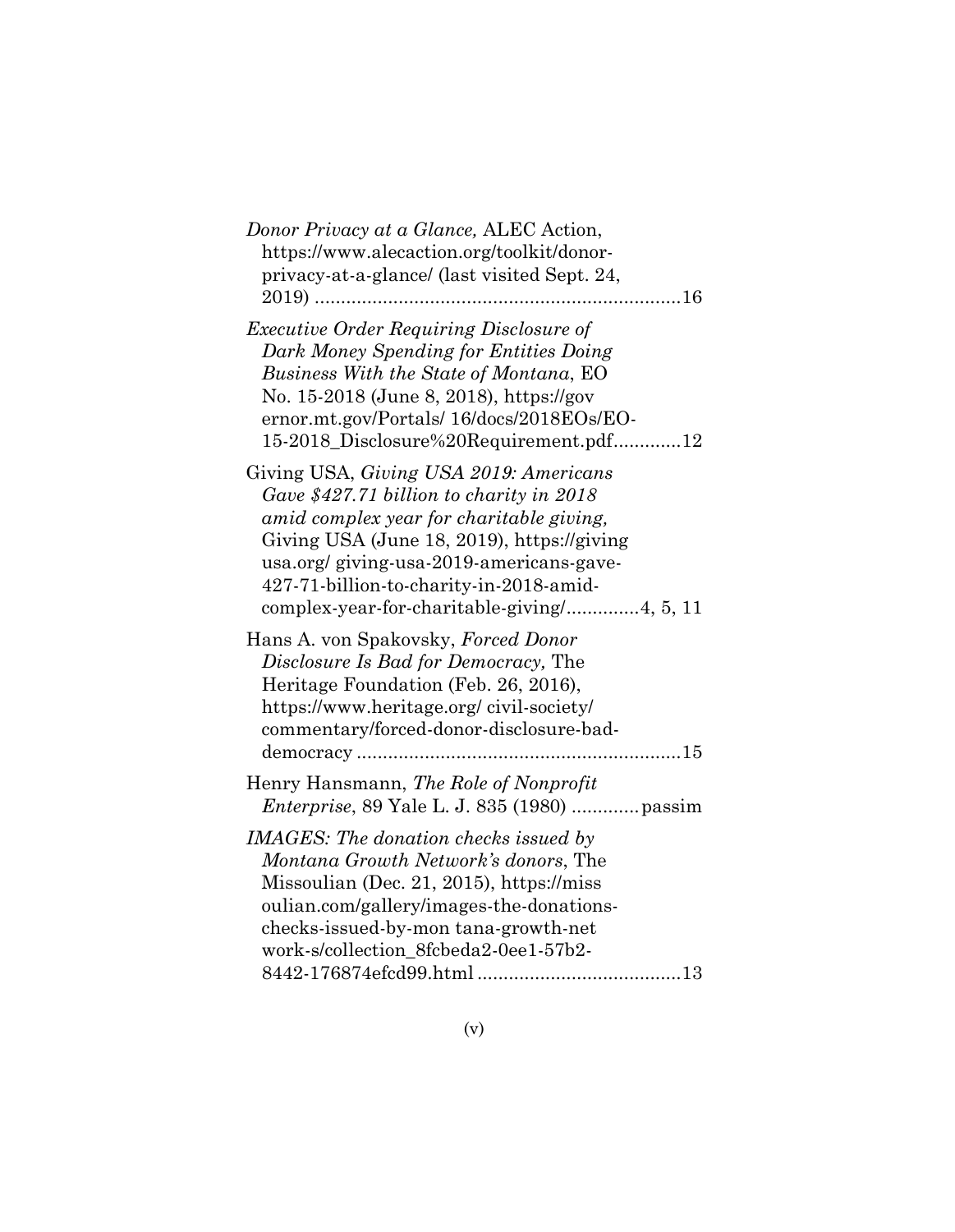| Jeremy Biberdorf, Why Charity Is More<br><i>Important Than Ever, Int'l Policy Digest</i><br>$(July 11, 2017), https://intpolicydigest.$                                                                                                                                                          |
|--------------------------------------------------------------------------------------------------------------------------------------------------------------------------------------------------------------------------------------------------------------------------------------------------|
| Jon Pritchett, States Need to Ensure Donor<br>Privacy—It's Crucial to Freedom of Speech,<br>Nat'l Rev. (Apr. 9, 2019), https://www.<br>nationalreview.com/2019/04/states-need-to-<br>ensure-donor-privacy-to-protect-freedom-                                                                    |
| Mackenzie Weinger, IRS pays \$50K in<br>confidentiality suit, Politico (June 24,<br>2014), https://www.politico.com/story/<br>2014/06/irs-nom-lawsuit-108266 13                                                                                                                                  |
| <i>Myths About Nonprofits, Nat'l Council of</i><br>Nonprofits, https://www.councilofnon<br>profits.org/myths-about-nonprofits (last                                                                                                                                                              |
| Naomi Camper, A Strong Nonprofit Sector is<br>Key to Thriving Communities, The Aspen<br>Institute (Mar. 7, 2016), https://www.aspen<br>institute.org/blog-posts/a-strong-nonprofit-                                                                                                              |
| Protecting Donor Privacy: Philanthropic<br>Freedom, Anonymity and the First<br>Amendment, Philanthropic Roundtable,<br>https://www.philanthropy.roundtable<br>.org/docs/default-source/default-document-<br>library/protecting-philanthropic-privacy_<br>white_paper.pdf (last visited Sept. 24, |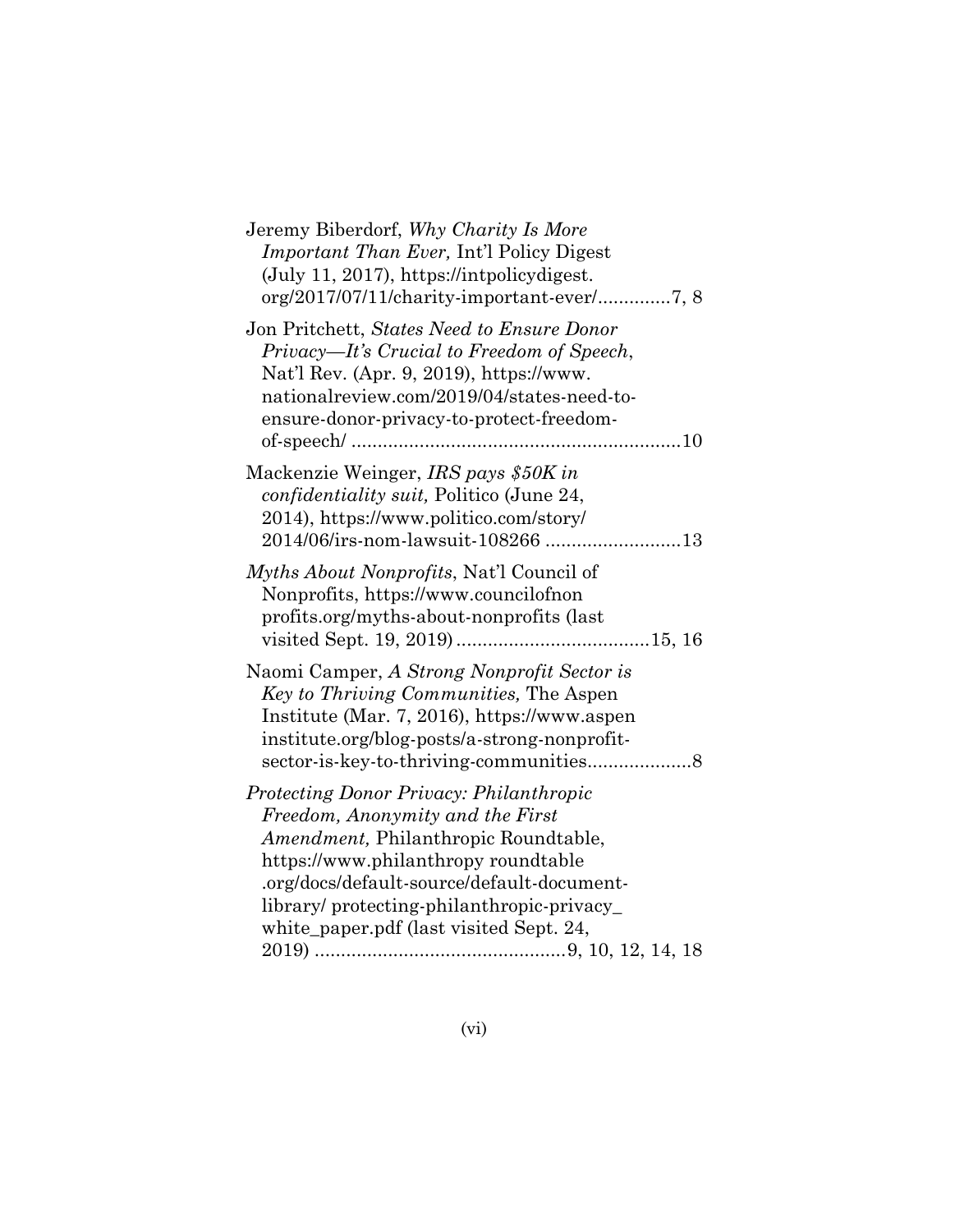| Robert F. Sharpe, Behind Closed Doors: The      |
|-------------------------------------------------|
| Rise of Anonymous and Private Giving,           |
| Sharpe Group (Aug. 1, 2009), https://           |
| sharpenet.com/give-take/behind-closed-          |
| doors-rise-anonymous-private-giving/9, 10       |
| Tracie Sharp and Darcy Olsen, <i>Beware of</i>  |
| <i>Anti-Speech Ballot Measures, Wall Street</i> |
| Journal (Sept. 22, 2016), https://www.wsj.      |
| com/articles/beware-of-anti-speech-ballot-      |
|                                                 |
| Why are charities still necessary?, World       |
| Economic Forum (Nov. 17, 2015), https://        |
| www.weforum.org/agenda/2015/11/why-             |
|                                                 |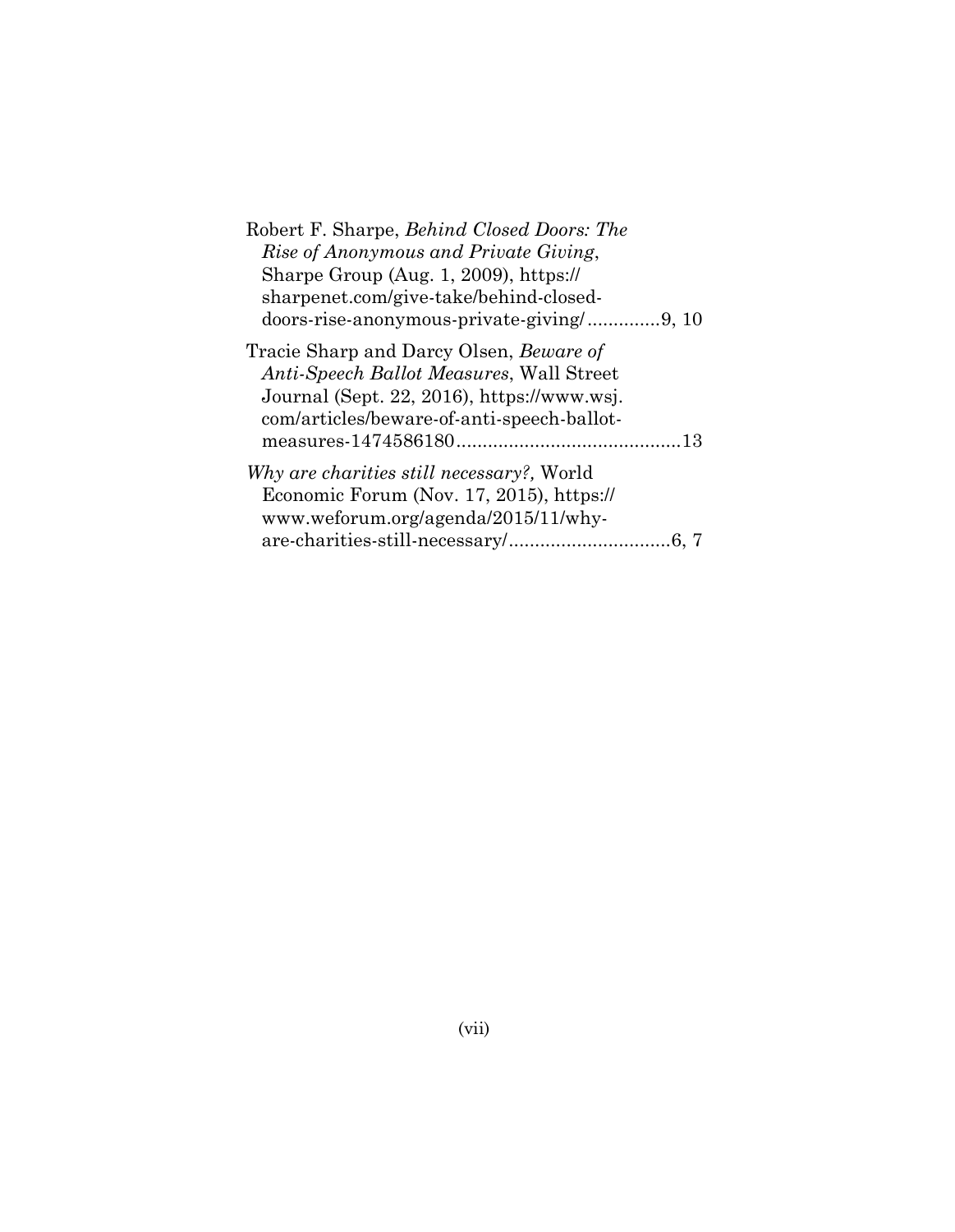#### **STATEMENT OF INTEREST**<sup>1</sup>

Amici 24 family policy organizations are the following allied, statewide nonprofit corporations organized under 26 U.S.C. 501(c)(3):

Center for Arizona Policy; Delaware Family Policy Council; Family Policy Alliance of Georgia; Indiana Family Institute; Family Policy Alliance of Idaho; Hawaii Family Forum; Family Policy Alliance of Kansas; The Family Foundation of Kentucky; Christian Civic League of Maine; Massachusetts Family Institute; Minnesota Family Council; Montana Family Foundation; Nebraska Family Alliance; New Hampshire Cornerstone Policy Research Action; Family Policy Alliance of New Jersey; Family Policy Alliance of New Mexico; New Yorker's Family Research Foundation; Family Policy Alliance of North Dakota; South Dakota Family Heritage Alliance; The Family Foundation of Virginia; Wisconsin Family Council, Inc.; Family Policy Institute of Washington; West Virginia Family Foundation; Family Policy Alliance of Wyoming; and the Family Policy Alliance.

Amici are Judeo-Christian religious organizations that promote research and education to encourage, strengthen and protect American families. They file this brief supporting both Petitioners in these cases because they are concerned with the growing

 $\overline{a}$ 

<sup>&</sup>lt;sup>1</sup> No counsel for a party authored this brief in whole or in part, and no counsel or party made a monetary contribution intended to fund the preparation or submission of this brief. No person other than amicus curiae, its members, or its counsel made a monetary contribution to its preparation or submission. The parties received timely notice of and have consented to the filing of this brief.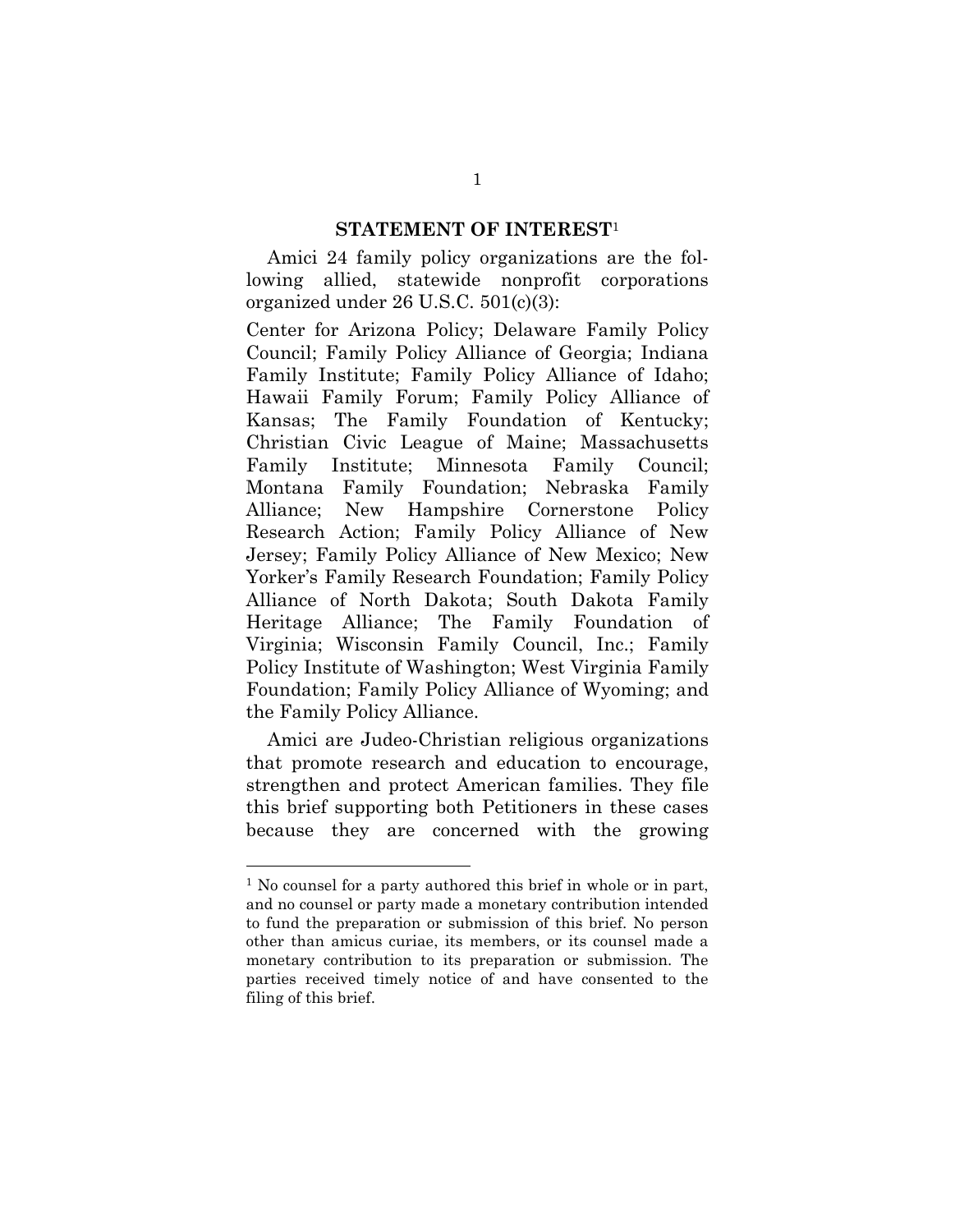political trend to use government-compelled donor disclosure as a means of undermining the ability of nonprofits to engage in socially controversial issues by chilling donor association and financial support.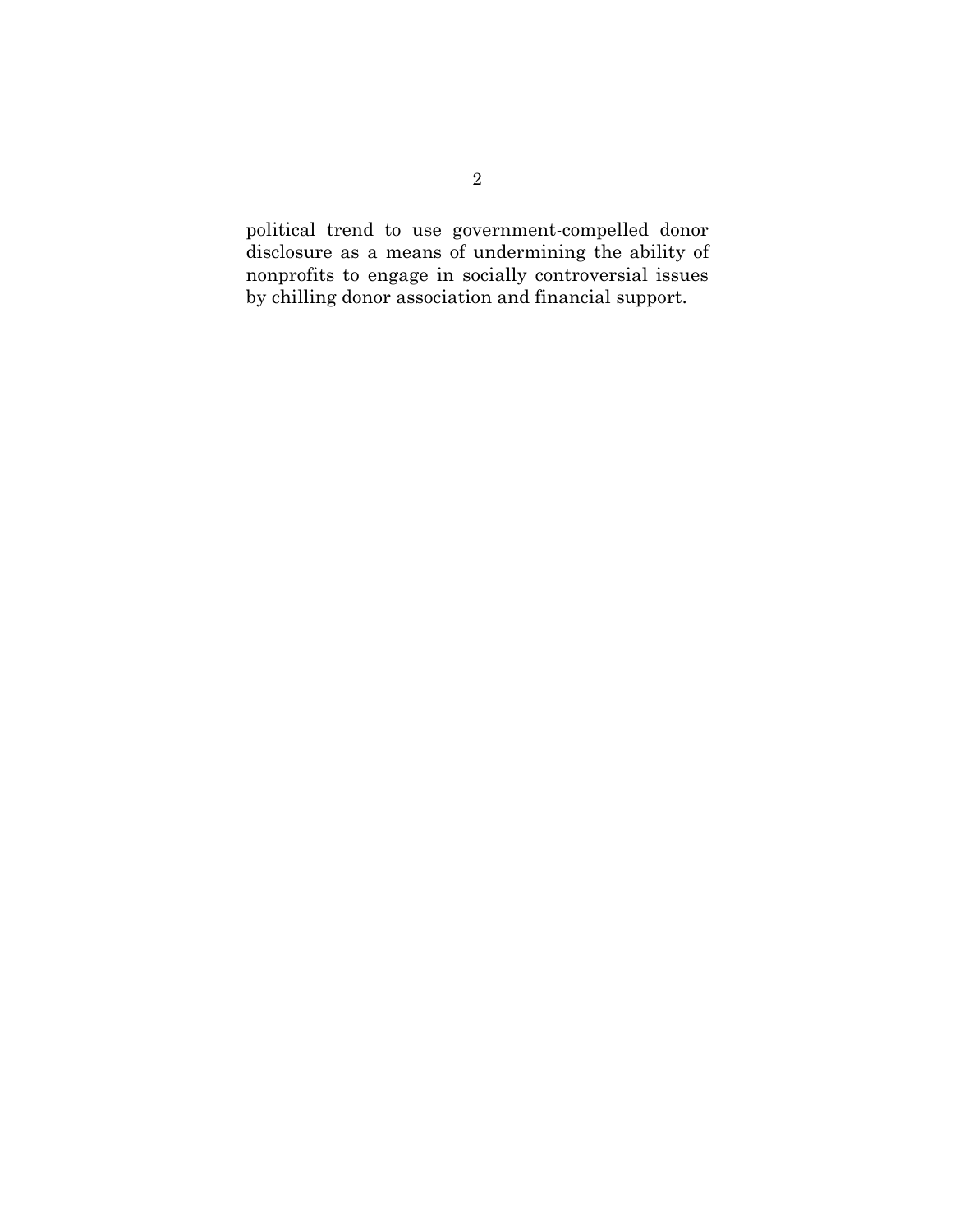#### **SUMMARY OF THE ARGUMENT**

In the consolidated cases below, the Ninth Circuit joined the Second Circuit to conclude that government-compelled nonprofit donor disclosure is subject to exacting scrutiny rather than strict scrutiny. App. 15a.2 Specifically, while the First, Third, Fourth, Sixth, Tenth, and D.C. Circuits have required nonprofit donor disclosure laws to be narrowly tailored to serve a compelling state interest, the court below applied exacting scrutiny under this Court's campaign finance jurisprudence, which holds that government-compelled campaign-related donor disclosure "requires a substantial relation between the disclosure requirement and a sufficiently important governmental interest," and that "the strength of the governmental interest must reflect the seriousness of the actual burden on First Amendment rights." App. 15a (quoting *Doe v. Reed,*  561 U.S. 186, 196 (2010), *Citizens United v. FEC,* 558 U.S. 310, 366-67 (2010), and *Davis v. FEC,* 554 U.S. 724, 744 (2008)). Under this less rigorous scrutiny, the court below held that California's governmentcompelled nonprofit donor disclosure was constitutional as applied to Petitioners.

Nonprofits do not serve the same societal role as campaign-related entities. They provide a unique and vital public service to their communities by effectively identifying and meeting local needs with expertise and combined resources that any one individual cannot provide, in a manner more expedient than government organizations. This

1

<sup>2</sup> For ease of reference, all appendix citations in this brief reference the appendix submitted by Petitioner Americans for Prosperity Foundation, No. 19-251.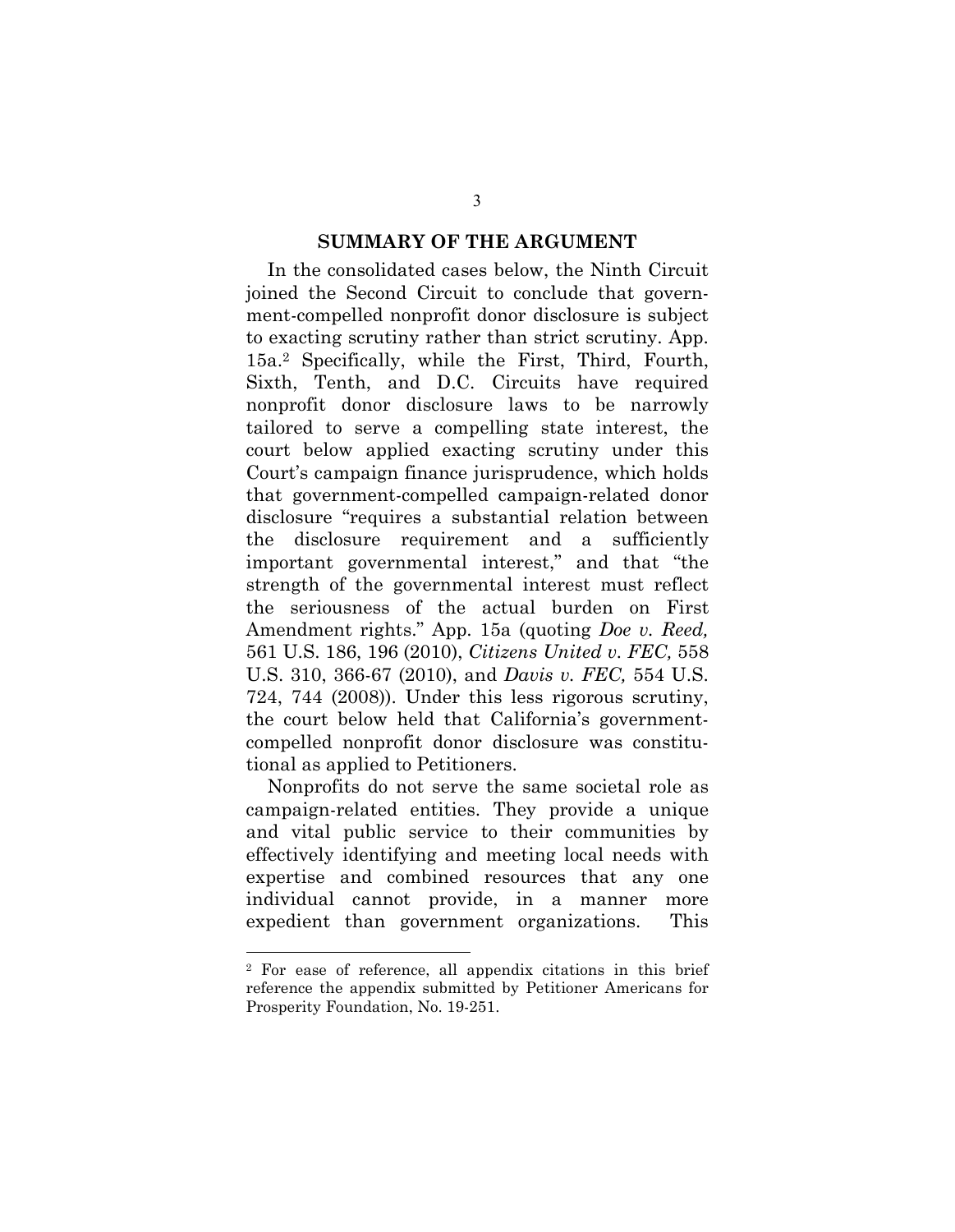critical social role benefits from donor anonymity where donors for a variety of important reasons do not wish to be publicly known—allowing nonprofits to focus their time and resources on the mission of the organization. Without donor anonymity, both nonprofits and donors suffer irreparable First Amendment harm: donors are chilled from speaking and associating with nonprofits through their donations. Additionally, nonprofits, which are often on small budgets already, lose meaningful revenue and thus their ability to fulfill their public interest goals. Communities in need suffer as a result.

The Court should grant review of these cases to clarify the proper legal standard for nonprofit donor disclosure.

#### <span id="page-11-0"></span>**ARGUMENT**

# <span id="page-11-1"></span>**I. These Cases Raise the Exceptionally Important Question of Whether Nonprofit Donor Disclosure Should Be Subject To The Highest Constitutional Scrutiny, Warranting Review.**

## **A. Nonprofits Play A Vital Role in Civil Society.**

The United States is a generous society. In 2018, Americans gave \$427.71 billion to charity,3 with the total private giving from individuals, foundations, and businesses \$390.05 billion.4 Individual giving represents the lion share of private giving, totaled an

<sup>3</sup> Giving USA, *Giving USA 2019: Americans Gave \$427.71 billion to charity in 2018 amid complex year for charitable giving,* Giving USA (June 18, 2019), https://givingusa.org/ giving-usa-2019-americans-gave-427-71-billion-to-charity-in-2018-amid-complex-year-for-charitable-giving/.

<sup>4</sup> Brice McKeever, *The Nonprofit Sector in Brief,* National Center for Charitable Statistics (Jan. 3, 2019), https://nccs. urban.org/project/nonprofit-sector-brief.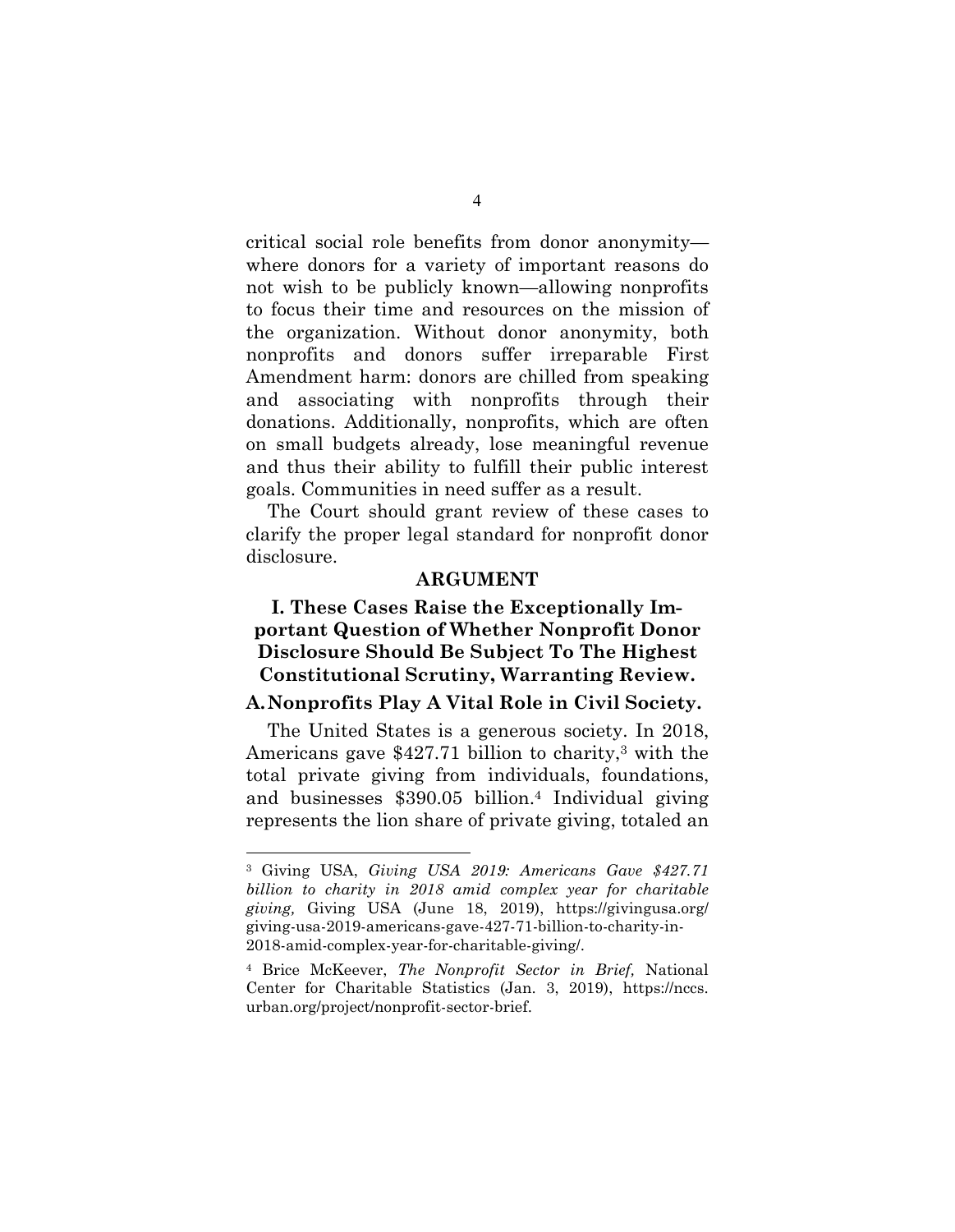estimated \$292.09 billion, with foundation giving a comparatively distant second, totaling \$75.86 billion, and bequest giving and corporate giving totaling \$39.71 billion and \$20.05 billion, respectively.<sup>5</sup>

The result is a robust nonprofit sector. In 2015, there were approximately 1.56 million nonprofits registered with the IRS.6 These nonprofits contributed an estimated \$985.4 billion to the United States economy that same year, comprising 4.5% of the United State's GDP.7 Of these registered nonprofits, 501(c)(3) organizations account for just over threequarters of the revenue—\$1.98 trillion—and expenses—\$1.84 trillion—of the nonprofit sector as a whole.8 They also represented just under two-thirds of the nonprofits sector's total assets—\$3.67 trillion.

So what qualifies a nonprofit organization as "nonprofit"? "A nonprofit organization is, in essence, an organization that is barred from distributing its net earnings, if any, to individuals who exercise control over it, such as members, officers, directors, or trustees."<sup>9</sup> In exchange, "[l]arge classes of nonprofits receive special treatment in almost all areas in

<sup>6</sup> *McKeever*, *supra* note 4.

<sup>5</sup> *Giving USA 2019*, *supra* note 3. An estimated 25.2% of adult Americans also volunteered in 2016, contributing an estimated 8.7 billion hours, valued at approximately \$187.4 billion. *McKeever*, *supra* note 4.

<sup>7</sup> *McKeever*, *supra* note 4.

<sup>8</sup> *McKeever*, *supra* note 4.

<sup>9</sup> Henry Hansmann, *The Role of Nonprofit Enterprise*, 89 Yale L. J. 835, 838 (1980). Nonprofits are not barred from earning profit—it is the distribution of those profits that is restricted, "retained and devoted in their entirety to financing further production of the services that the organization was formed to provide." *Id.* at 838.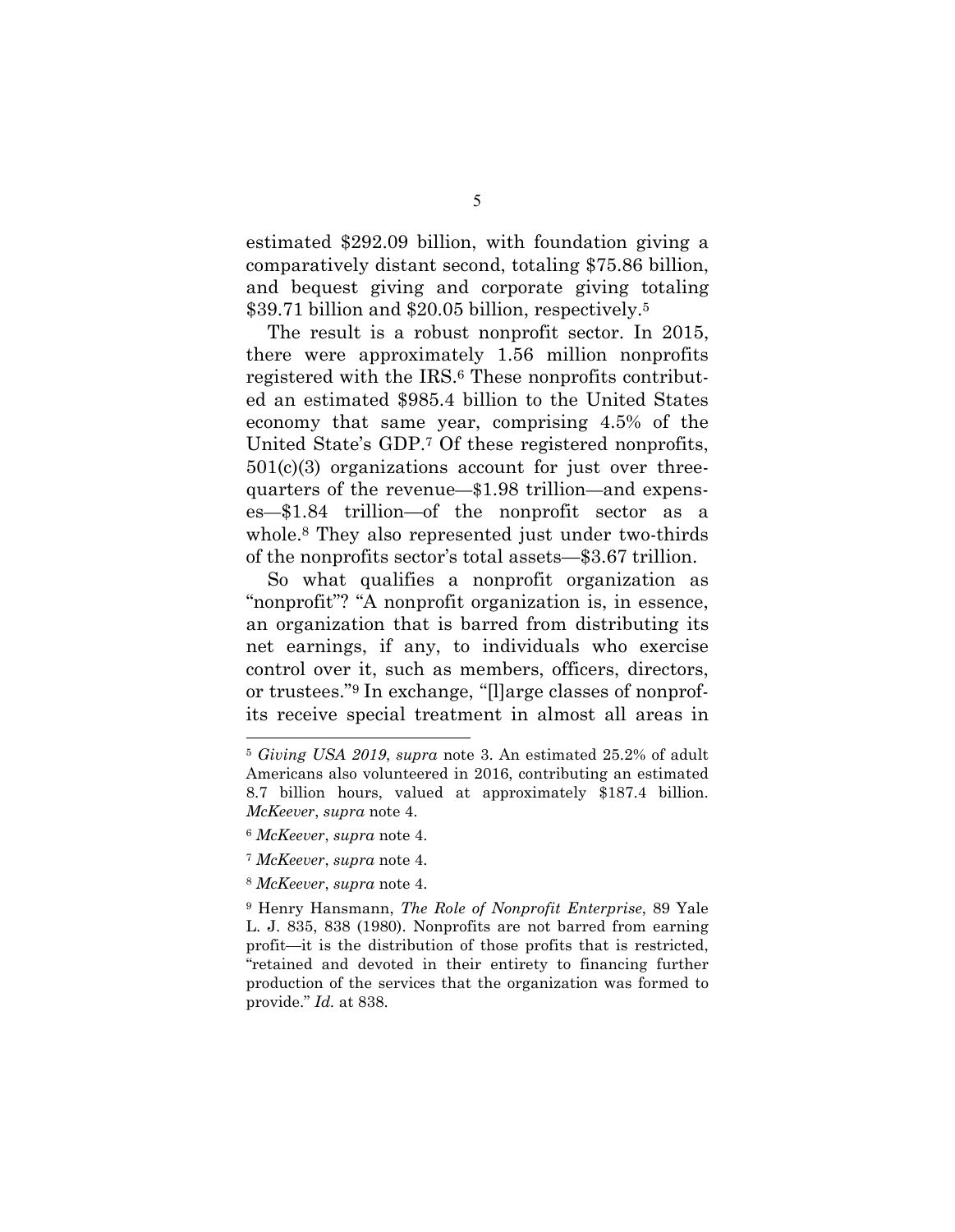which federal legislation impinges upon them significantly, including corporate income taxation, Social Security, unemployment insurance, the minimum wage, securities regulation, bankruptcy, antitrust, unfair competition, copyright, and postal rates."<sup>10</sup>

The sectors in which nonprofits "are most common—education, research, health care, the media, and the arts—are vital elements in the modern economy."11 Because of their inability to keep any of their profits, nonprofits can provide much-needed public goods with the assurance that a connection between the donor and the public good exists.<sup>12</sup>

Indeed, nonprofits serve a valuable function for individuals who want to give back to their neighbors and communities. Nonprofits are more adept and better able than individual donors to identify needy populations and to contact groups that are less or even inaccessible: "Direct cash donations may work when the individuals in need are obvious—such as after a hurricane, when almost everyone is a victim—but [individual donors] have no way to reach some of the most vulnerable groups."13 They provide

<sup>12</sup> *See* Hansmann, *supra* note 9, at 851.

-

<sup>13</sup> *Why are charities still necessary?,* World Economic Forum (Nov. 17, 2015), https://www.weforum.org/agenda/2015/11/why-

<sup>10</sup> Hansmann, *supra* note 9, at 836-37 (citing I.R.C. § 501(c)(3); 42 U.S.C. § 410(a)(8)(B)(1976); I.R.C. §§ 3306(b)(5)(A), (c)(8); 29 U.S.C. § 203(r)(1976); 29 C.F.R. § 779.214(1979); 15 U.S.C. § 77c(a)(4)(1976); 11 U.S.C.A. § 303(a)(West Supp. 1979); 15 U.S.C.A. §§ 44, 45 (West Supp. 1979); 17 U.S.C. §§ 110, 111(a)(4), 112(b), 118(d)(3)(1976); 39 U.S.C.A. § 3626(West Supp. 1979)).

<sup>11</sup> Hansmann, *supra* note 9 (discussing in depth why these categories of nonprofit giving exist).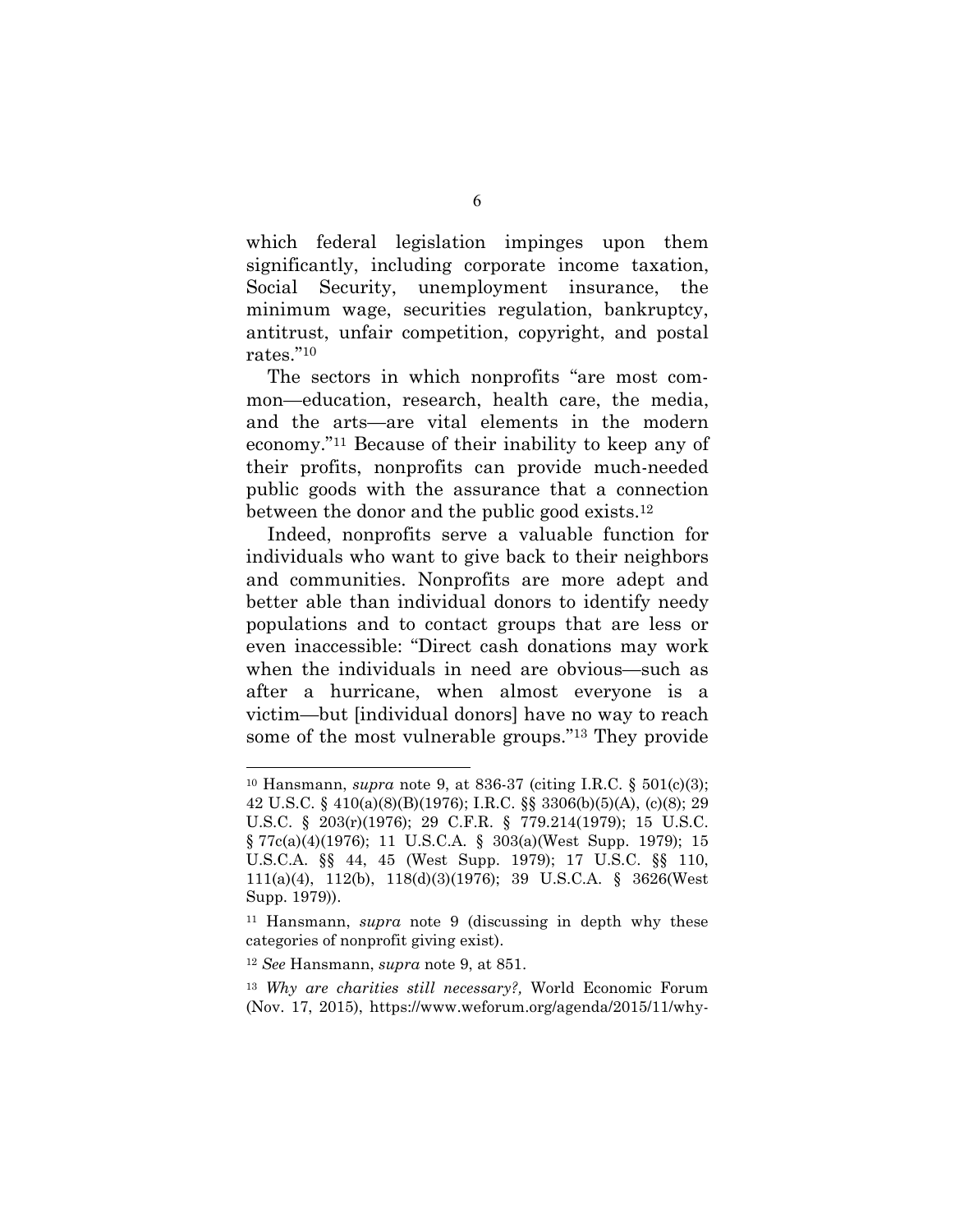economies of scale and scope, consolidating overhead costs to provide goods and services for less than an individual would pay.14 Nonprofits possess institutional knowledge and can employ workers with knowledge and expertise targeted to the goals of the nonprofit.15 And nonprofits are able to convert monetary contributions into educational opportunities where it is knowledge, not money, that underlies a community need.<sup>16</sup>

Nonprofits can also be considerably more responsive to the needs of those they serve than governmental organizations.17 Nonprofits are subject to more market discipline because there are competing producers, while governmental organizations have the effect of reducing, if not eliminating, choice among market suppliers.18 And while government organizations tend to be sluggish and costly due to bureaucracy resulting from hierarchies necessary to ensure accountability, nonprofits are expected to be responsive by their donors in pursuing their mission and are directly held accountable to them.<sup>19</sup>

But perhaps most crucially, the one-size-fits-most approach employed by government is not effective:

l

are-charities-still-necessary/.

<sup>14</sup> *Why are charities still necessary?*, *supra* note 13.

<sup>15</sup> *Why are charities still necessary?*, *supra* note 13.

<sup>16</sup> *Why are charities still necessary?*, *supra* note 13.

<sup>17</sup> Jeremy Biberdorf, *Why Charity Is More Important Than Ever,* Int'l Policy Digest (July 11, 2017), https://intpolicydigest. org/2017/07/11/charity-important-ever/ ("charities are, in fact, even more important than governmental agencies when it comes to affecting change and aiding vulnerable communities").

<sup>18</sup> Hansmann, *supra* note 9, at 895.

<sup>19</sup> Hansmann, *supra* note 9, at 895.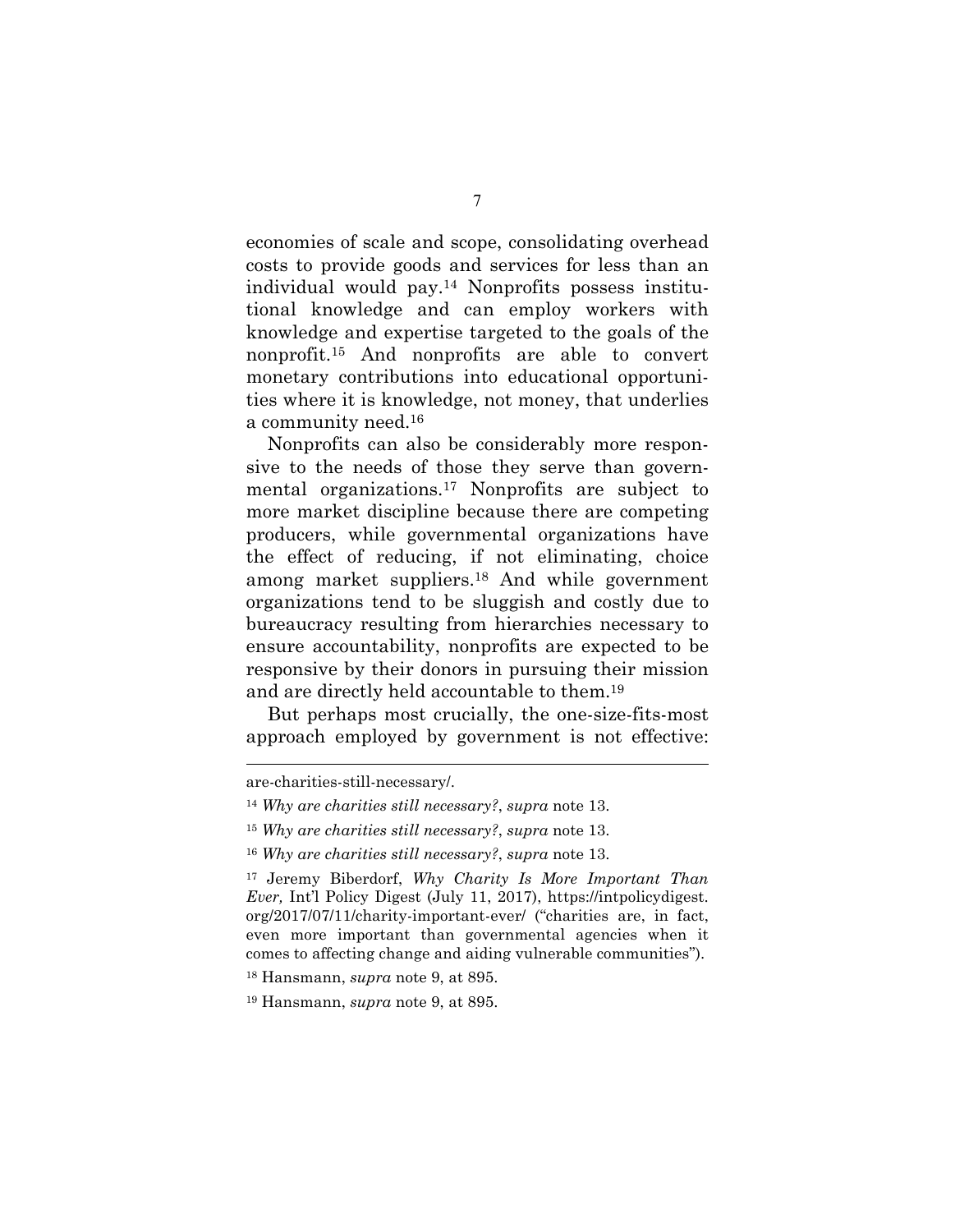"There are many unique struggles facing distinct populations, …. [Nonprofits] can focus their resources on the specific demographics and issues that demand the most attention. This allows for a more effective approach to solutions and less wasted expenditure of resources where they are not needed."20 And while nonprofits can be politically influenced, "they are not married to political causes" and are "therefore more capable of achieving a positive impact."<sup>21</sup>

In addition to "providing critical services that contribute to economic stability and mobility," nonprofits often have leaders who are the "voice of the people they serve."22 And they have strong community relationships and local knowledge, often making them best suited to understanding their communities' needs and best able to find ways to meet them.23 Nonprofits are a vital component of American society.

## **B**. **Nonprofits And Their Donors Benefit From Donor Anonymity.**

Because nonprofits cannot sell equity shares, they must "rely largely on donations, retained earnings, and debt for capital financing."<sup>24</sup>

 $\overline{a}$ 

<sup>20</sup> Biberdorf, *supra* note 17.

<sup>21</sup> Biberdorf, *supra* note 17 ("When you are unhindered by the bureaucracy of political affiliation, you are free to make the change.").

<sup>22</sup> Naomi Camper, *A Strong Nonprofit Sector is Key to Thriving Communities,* The Aspen Institute (Mar. 7, 2016), https:// www.aspeninstitute.org/blog-posts/a-strong-nonprofit-sector-iskey-to-thriving-communities/.

<sup>23</sup> Camper, *supra* note 22.

<sup>24</sup> Hansmann, *supra* note 9, at 876.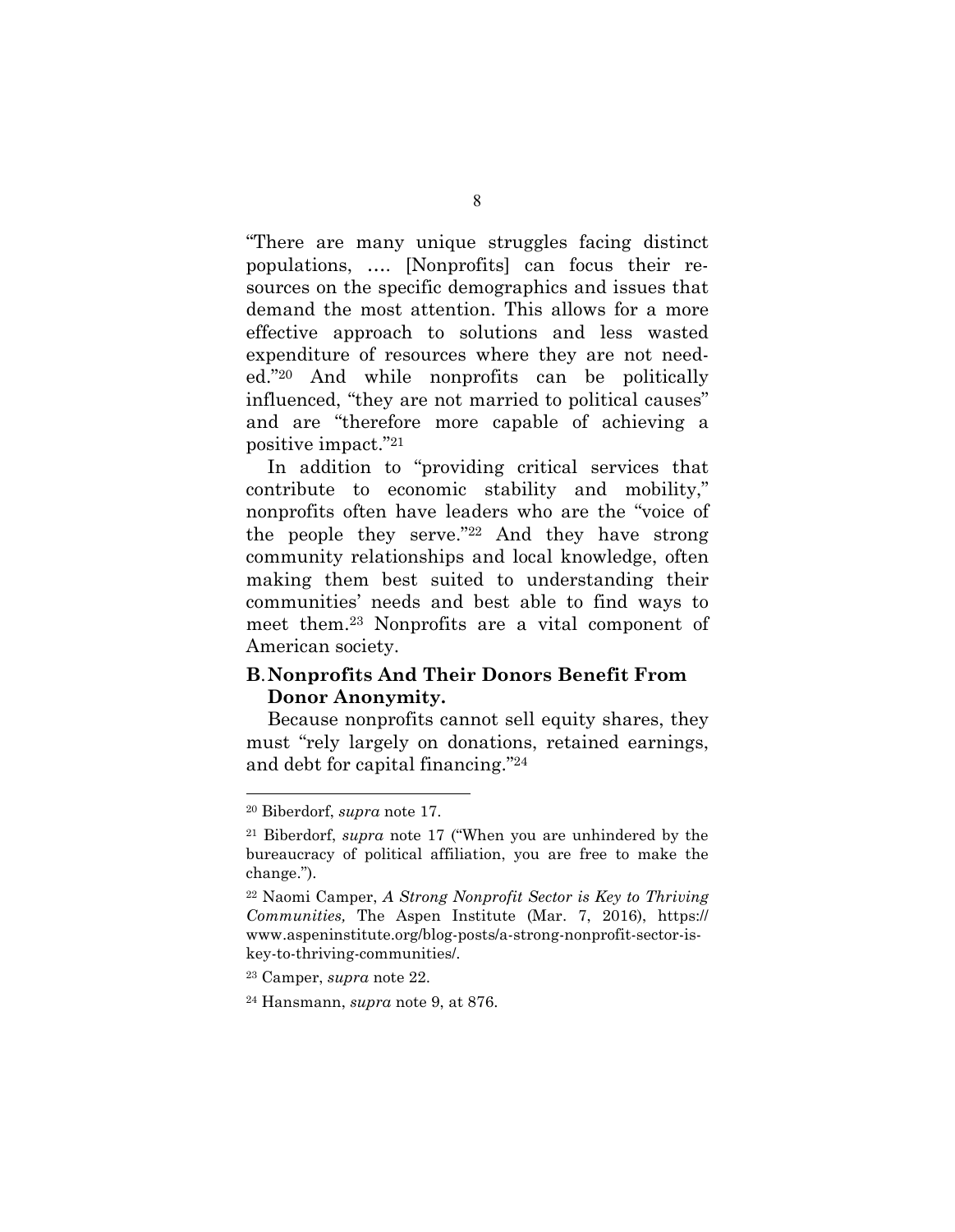Numerous reasons exist for donors, large and small, to desire privacy. Some donors give for religious reasons and so give privately recognizing the spiritual reward such giving provides versus those accompanied by public acclaim (a principle many religious traditions teach).25 Some donors may be reserved and uncomfortable with the recognition that often accompanies charitable giving.26 Some donors may not want to create expectations of similar, future gifts, or subject themselves to a deluge of appeals from other entities observing their philanthropic behavior.27 Some donors may not want to be subject to disapproval by others as to the mission of the charitable recipient or their giving behavior in general, or to subject their children to unwelcome attention.28 Some donors may, out of

<sup>25</sup> Robert F. Sharpe, *Behind Closed Doors: The Rise of Anonymous and Private Giving*, Sharpe Group (Aug. 1, 2009), https://sharpenet.com/give-take/behind-closed-doors-rise-

anonymous-private-giving/; *See also Protecting Donor Privacy: Philanthropic Freedom, Anonymity and the First Amendment,*  Philanthropic Roundtable, at 3-4, https://www.philanthropy roundtable.org/docs/default-source/default-document-library/ protecting-philanthropic-privacy\_white\_paper.pdf (last visited Sept. 24, 2019) (discussing how different religious traditions exhort anonymous giving).

<sup>26</sup> Sharpe, *supra* note 25; *see Protecting Donor Privacy, supra*  note 25, at 6 (discussing the philanthropy of Pittsburgh banker Charles L. McCune, who gave anonymously because of his distaste for publicity).

<sup>27</sup> Sharpe, *supra* note 25; *see Protecting Donor Privacy, supra*  note 25, at 6 (discussing how George Eastman's \$10 million contribution to MIT was anonymous because he wanted to avoid more requests for funding).

<sup>28</sup> Sharpe, *supra* note 25. *See, e.g.,* Alec Torres, *Mozilla Employees Call for CEO to be Fired for Donating to Prop 8*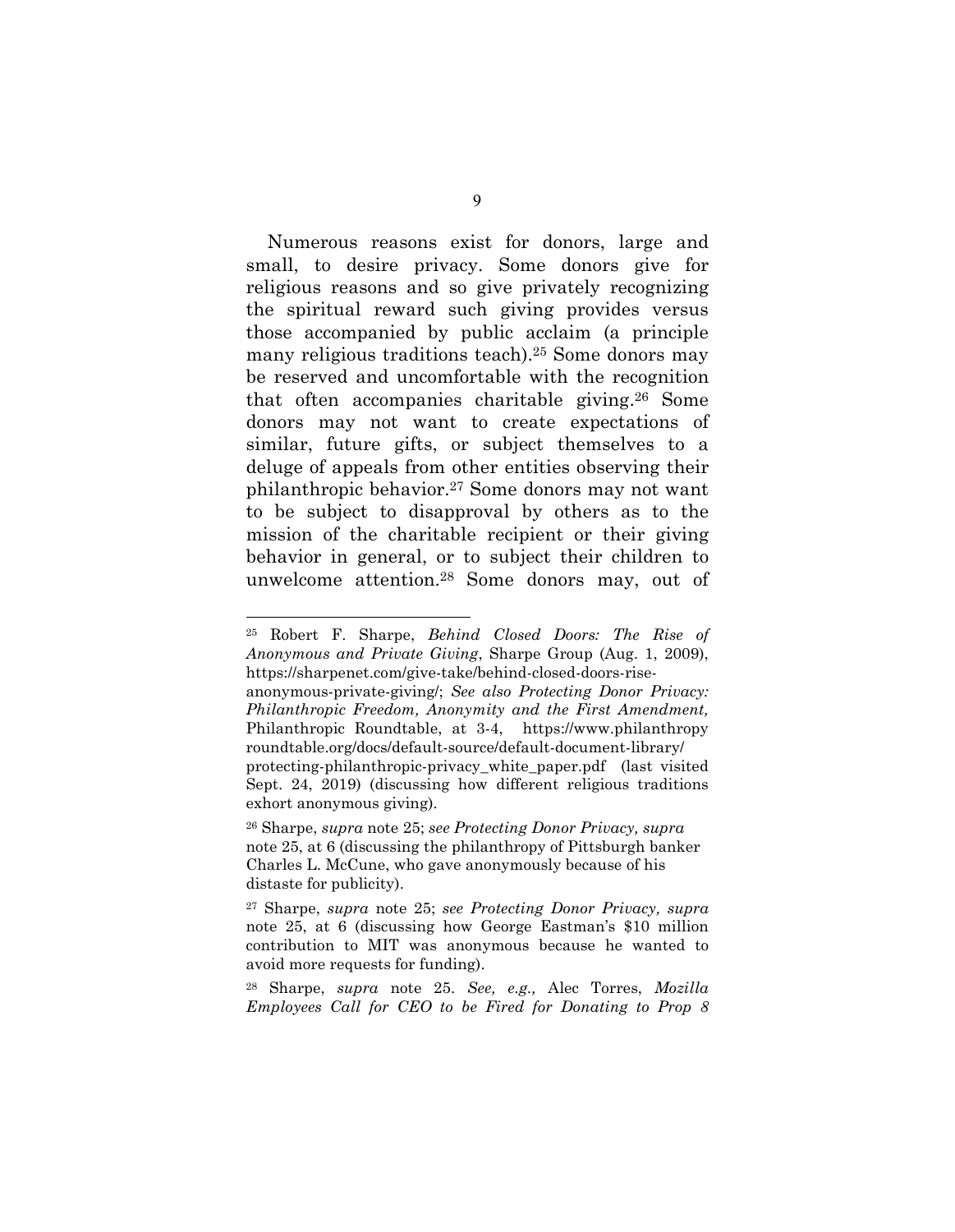decorum and civility not want to flaunt their success where others have not succeeded.<sup>29</sup> Some donors may not want their gifts among various entities compared.30 Donors may want to avoid sparking controversy for the nonprofit recipient.31 And donors may even be concerned about the safety of their family.<sup>32</sup>

Nonprofits, in turn, can benefit from their donors' anonymity. For example, donor anonymity is used as a fundraising strategy, using anonymous matching funds to attract new donors.<sup>33</sup> But more broadly, donor privacy allows nonprofits to focus on their mission and priorities without the media distraction that controversial or celebrity donors might bring. Additionally, opponents to nonprofits—like amici, for example—often try to use donor disclosure as a means to target or weaken their organizations.<sup>34</sup> *See* 

<sup>29</sup> Sharpe, *supra* note 25.

l

- <sup>30</sup> Sharpe, *supra* note 25.
- <sup>31</sup> Sharpe, *supra* note 25.

<sup>32</sup> Sharpe, *supra* note 25; *see Protecting Donor Privacy*, *supra*  note 25, at 14 (discussing how the Koch brothers regularly face death threats, cyberattacks, and death threats, necessitating armed security).

<sup>33</sup> *See Protecting Donor Privacy, supra* note 25, at 6 (discussing how Edith and Peter O'Donnell donated \$135 million to the University of Texas, almost all anonymously to facilitate fundraising).

<sup>34</sup> *See* Jon Pritchett, *States Need to Ensure Donor Privacy—It's Crucial to Freedom of Speech*, Nat'l Rev. (Apr. 9, 2019), https://www.nationalreview.com/2019/04/states-need-to-ensure-

*Campaign,* Nat'l Rev. (Apr. 1, 2014), https://www.national review.com/corner/mozilla-employees-call-ceo-be-fired-donatingprop-8-campaign-alec-torres/ (discussing how Mozilla CEO Brendan Eich's \$1,000 contribution to a traditional marriage campaign precipitated a call for his firing within his work place).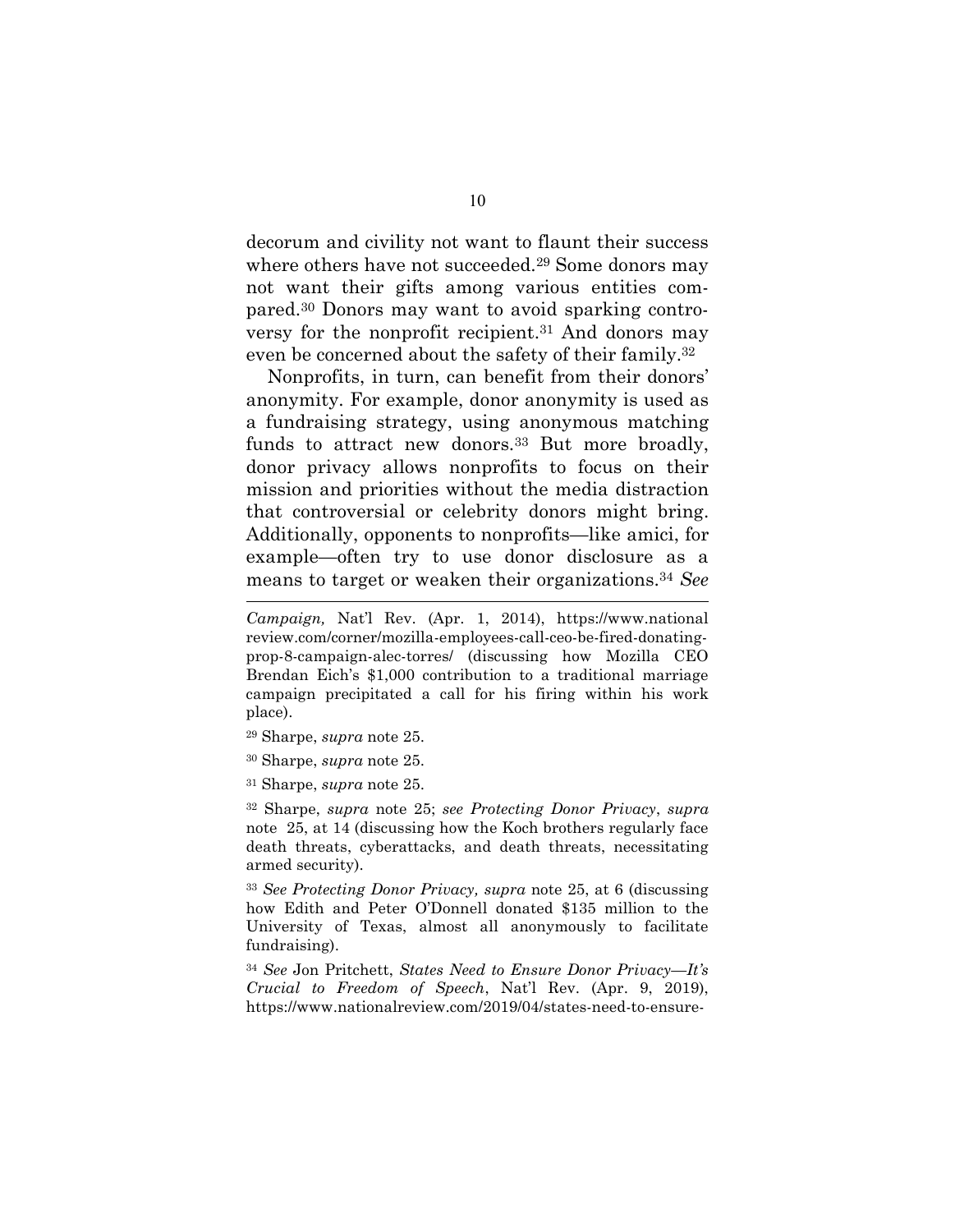*infra* Part I.C.1. Donor privacy helps prevent such onslaughts.

### **C. Disclosure of Nonprofit Donors Harms Donors, Nonprofits, and the Community.**

While giving declined generally among recipients in 2018 compared to 2017, giving to foundations and to public-society benefit organizations fell the most, by 9.1% and 6.0%, respectively.35 Likewise, while most types of donors increased their giving or remained the same, individual donor giving saw a decrease of 3.4%.36 Compelled nonprofit donor disclosure will do nothing to improve this decline and will harm nonprofits, their donors, and ultimately, local communities.

The Ninth Circuit required evidence of an actual burden to the parties to justify any meaningful First Amendment scrutiny. App. 60a. The actual risk of constitutional harm to nonprofits and donors, along with practical harm to American communities, resulting from compelled donor disclosure is readily demonstrated.

## **1. Nonprofit Donor Disclosure Chills Protected Speech And Association.**

The First Amendment speech and associational rights protect against government-compelled

l

donor-privacy-to-protect-freedom-of-speech/ (discussing states that are increasing seeking nonprofit donor disclosure). Mississippi Governor Byrant, on signing a bill that would increase donor privacy, observed that "[i]n recent years, charitable donations have been weaponized by certain groups against individuals to punish donors whose political beliefs differ from their own." *Id.*

<sup>35</sup> *Giving USA: 2019, supra* note 3.

<sup>36</sup> *Giving USA: 2019, supra* note 3.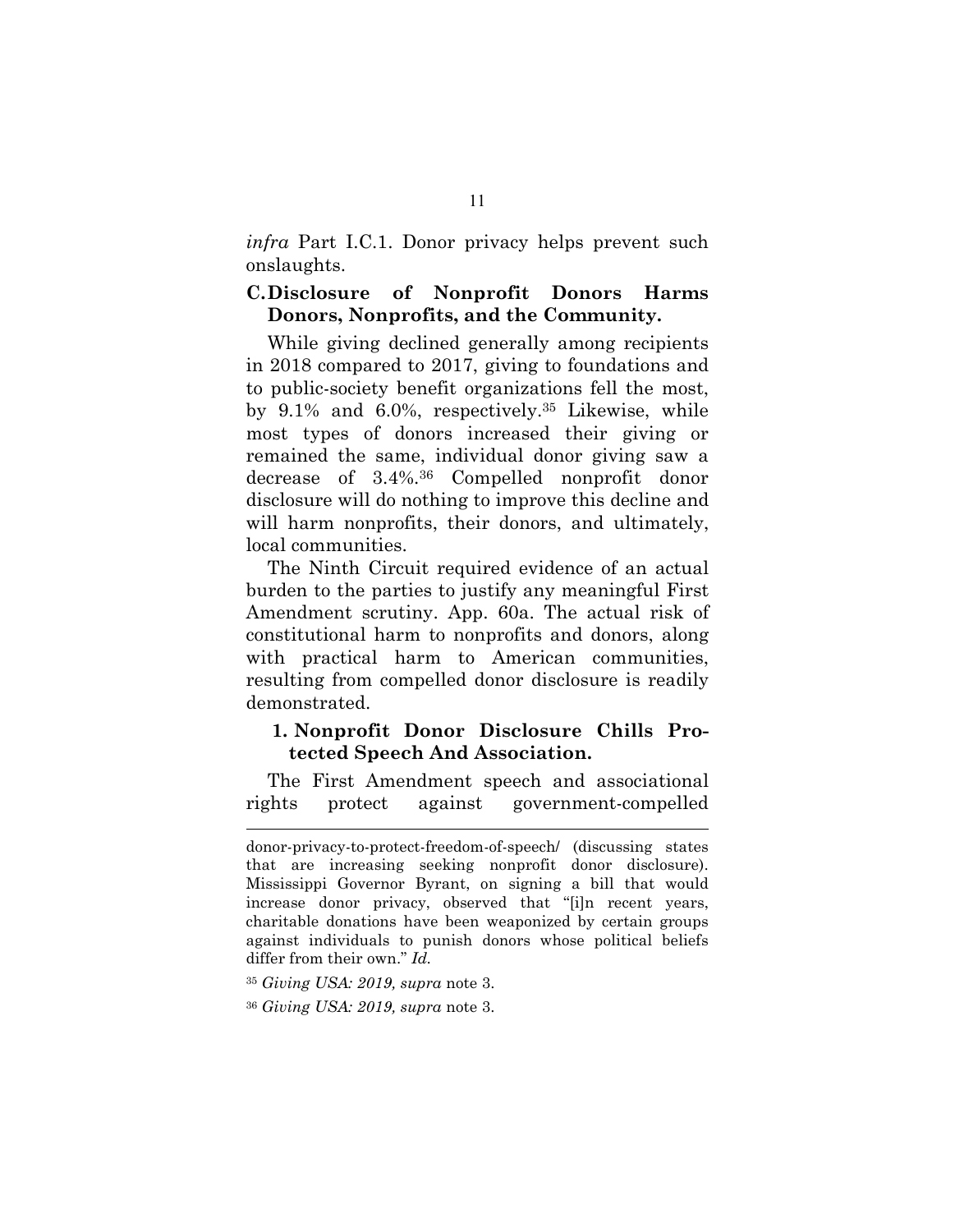disclosure. *NAACP v. Alabama ex rel. Patterson*, 357 U.S. 449, 462 (1958). Charitable contributions represent both of these protected rights. The loss of these First Amendment rights for even the briefest amount of time is irreparable harm. *Elrod v. Burns,* 427 U.S. 347, 373 (1976). As the district court acknowledged in its summary judgment decision below, "once … donor information is disclosed, it cannot be clawed back." App. 55a.

Donor disclosure chills donor speech and association with nonprofits. For example, in 2011, the Heartland Institute, a free-market think-tank skeptical of global warming, had its donor list stolen, resulting in global warming activists launching attack campaigns against its corporate donors, several of whom withdrew their financial support as a result.37 Likewise, in 2018, the governor of Montana issued an executive order requiring state contract bidders to disclose contributions made to certain nonprofits in the two years prior in order to be eligible to bid.38 This has chilled nonprofits from engaging in desired issue advocacy so as not to jeopardize donor privacy. *See Illinois Opportunity Project v. Bullock*, No. 6:19-cv-56 (filed Aug. 27, 2019) (challenging on First Amendment grounds Bullock's executive order and alleging harm to both the plaintiff and their donors). Amici have themselves seen their donors' jobs and businesses threatened because of the support they provided to

<sup>37</sup> *Protecting Donor Privacy, supra* note 25, at 5.

<sup>38</sup> *Executive Order Requiring Disclosure of Dark Money Spending for Entities Doing Business With the State of Montana*, EO No. 15-2018 (June 8, 2018), https://governor.mt.gov/Portals/ 16/docs/2018EOs/EO-15-2018\_Disclosure%20Requirement.pdf.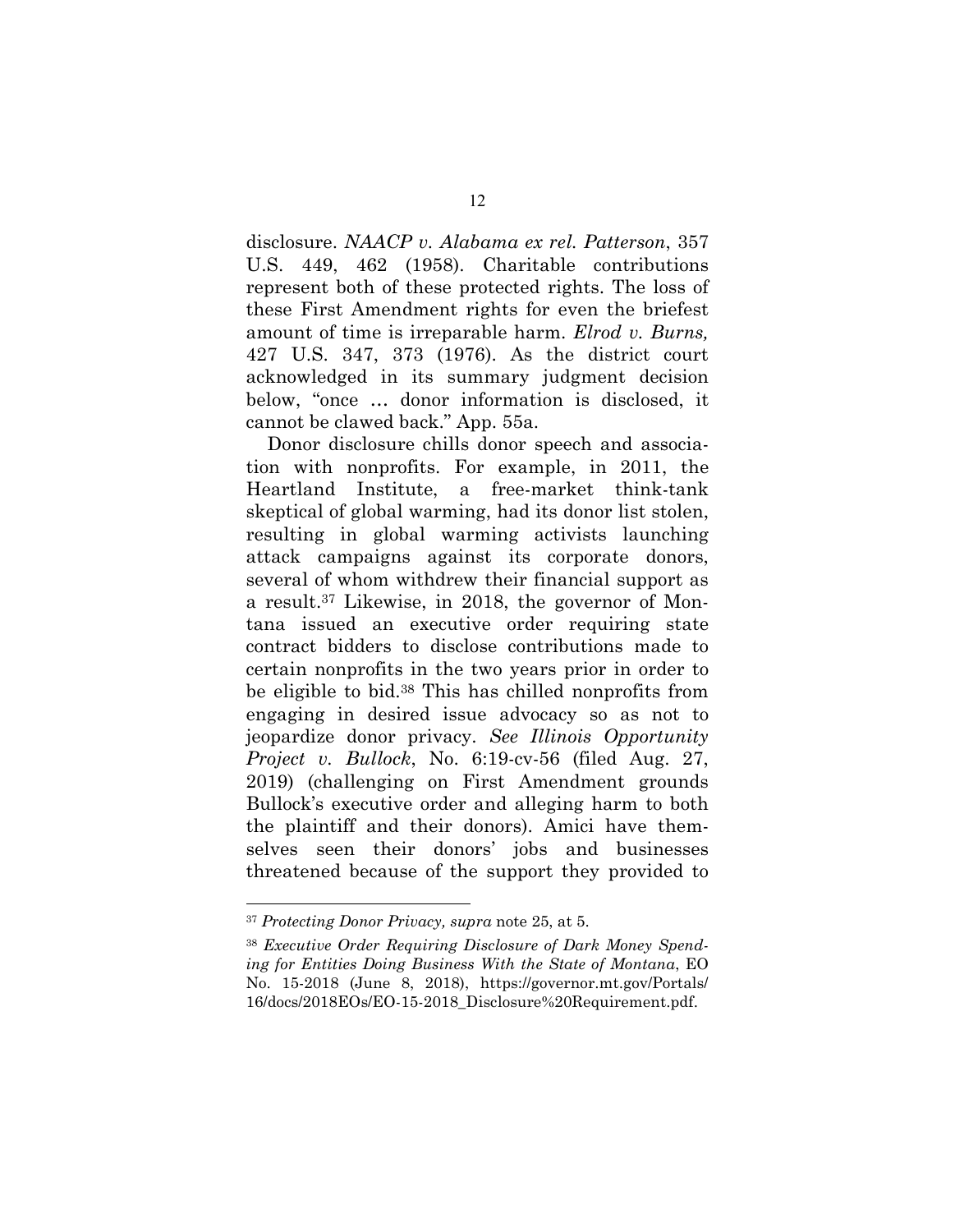an amicus organization.<sup>39</sup>

 $\overline{a}$ 

The distinction of disclosure solely to the government rather than the public at large offers little comfort. In 2012, an IRS employee leaked the Schedule B of the National Organization for Marriage, resulting in a \$50,000 fine.40 In 2015, the nonprofit Montana Growth Network saw 14 of its donors made public when the government agency investigating a complaint against the nonprofit unilaterally released copies of checks cut to the organization that were published statewide.41 Even in the underlying cases below, evidence of publication of more than 1,700 unredacted Schedule Bs on the California attorney general's website was produced. App. 52a. It is not a question of if, but when, disclosures made to the government will be shared (intentionally or otherwise) with the public.

Indeed, donors have seen retaliation directly from elected officials. A popular restaurant chain saw city council members and mayors threaten to forbid it from opening it their communities on account of the

<sup>39</sup> *See also* Tracie Sharp and Darcy Olsen, *Beware of Anti-Speech Ballot Measures*, Wall Street Journal (Sept. 22, 2016), https://www.wsj.com/articles/beware-of-anti-speech-ballot-

measures-1474586180 (describing other examples of vandalism and raids resulting from donor disclosure).

<sup>40</sup> Mackenzie Weinger, *IRS pays \$50K in confidentiality suit,*  Politico (June 24, 2014), https://www.politico.com/story/ 2014/06/irs-nom-lawsuit-108266.

<sup>41</sup> *See IMAGES: The donation checks issued by Montana Growth Network's donors*, The Missoulian (Dec. 21, 2015), https://miss oulian.com/gallery/images-the-donations-checks-issued-by-mon tana-growth-network-s/collection\_8fcbeda2-0ee1-57b2-8442- 176874efcd99.html (publishing copies of 14 checks, front and back).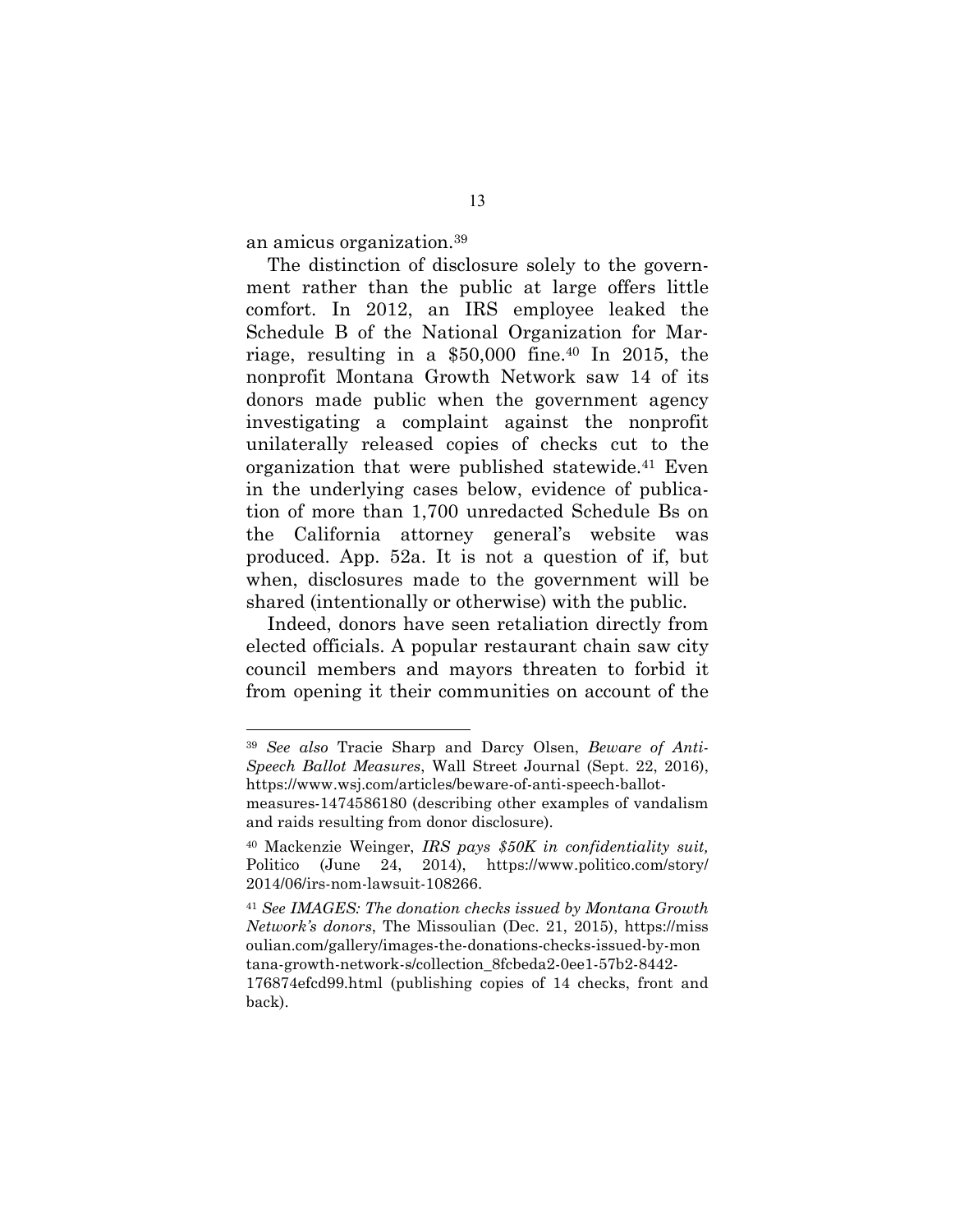owner's family giving to nonprofits perceived to be hostile to gay rights.42 Compelled disclosure only to the government does not lessen the First Amendment harm.

That First Amendment chill of donor speech and association will result from nonprofit donor disclosure is both known and encouraged. As David Callahan, the founder of Inside Philanthropy and an opponent of donor privacy, admits, that outcome is even desirable: "If th[e nonprofits] can take the heat, the donors backing them should be able to do the same. And if the donors can't, they can choose not to give. A little less philanthropic money flowing into today's polarized policy and advocacy battles probably wouldn't be a bad thing."43 Governmentcompelled nonprofit disclosure causes actual First Amendment harm.

### **2. Nonprofit Donor Disclosure Means Lost Revenue.**

The court below, in reviewing the "seriousness of the actual burden" on Petitioners' First Amendment rights, App. 23a, concluded that their evidence of chilled donors "show[ed] at most a modest impact on contributions." 27a. This, in essence, subjects every nonprofit in the Ninth Circuit, no matter how large or how small, with the obligation to mount an as applied challenge in order to preserve what may be its very existence.

<sup>42</sup> *Protecting Donor Privacy, supra* note 25, at 15.

<sup>43</sup> David Callahan, *The Price of Privacy: Four Problems With Anonymous Giving—and a Case for Reform,* Inside Philanthropy (Nov. 17, 2016), https://www.insidephilanthropy.com/home/ 2016/11/17/the-price-of-privacy-four-problems-with-anonymousgivingand-the-case-for-reform.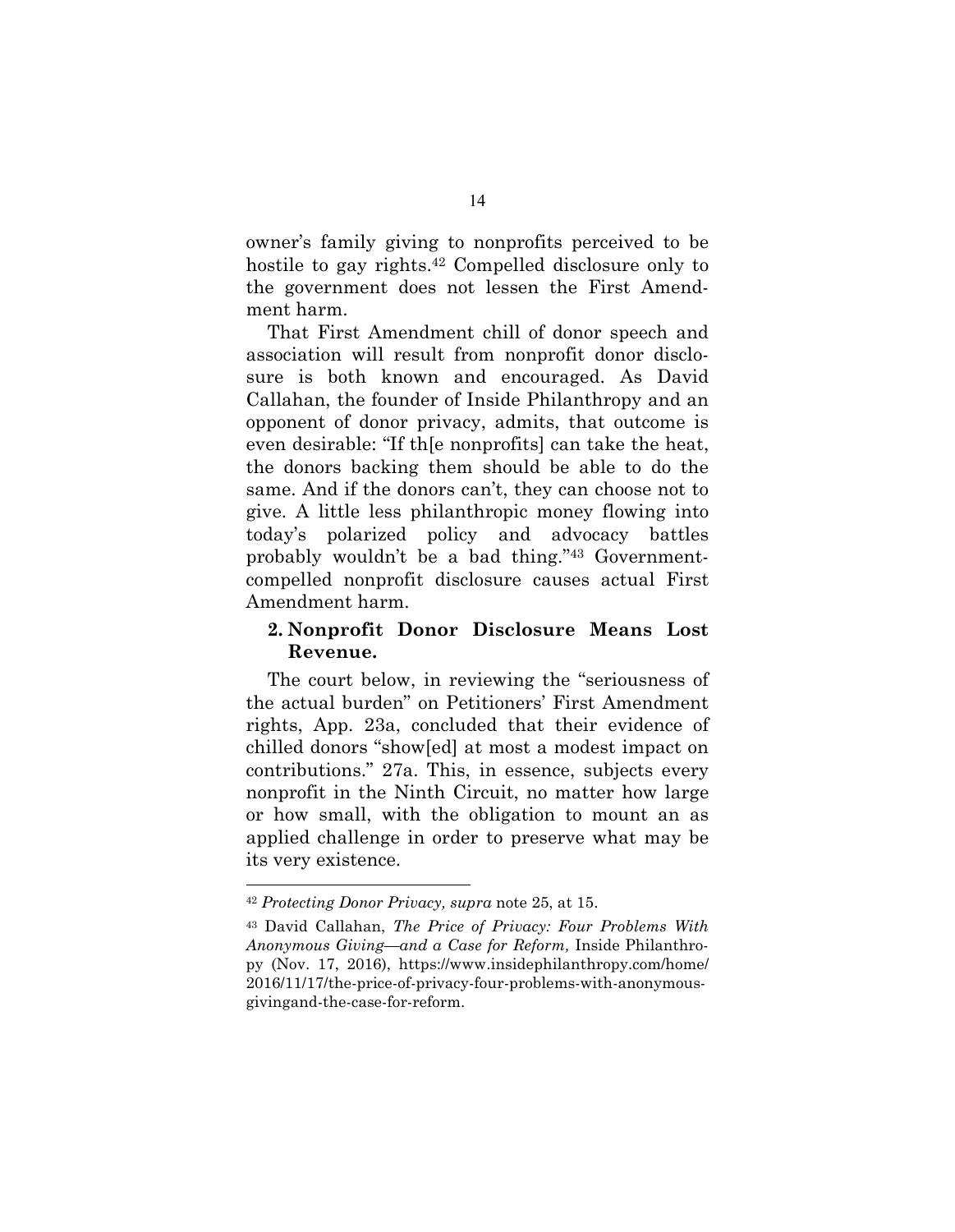Indeed, while widely-known and well-resourced nonprofits like the Red Cross, United Way, or the Salvation Army may create the impression that the loss of 2-5 donors, even big donors, is no big deal, the reality is that 92% of reporting nonprofits have annual revenue under one million dollars.44 For example, among some of amici family policy organizations supporting this brief, the loss of their top 5 donors represents a 20% to 32% loss of revenue. The loss of association with donors for many nonprofits represents a serious decline in their ability to effectuate their mission.<sup>45</sup>

#### **3. Nonprofit Donor Disclosure Means Community Needs Are Not Adequately Met.**

When a nonprofit loses funding, the community it serves ultimately pays the price. "While an individual taxpayer only receives a partial tax benefit for charitable donations, the community served by the charitable nonprofit receives the full value of every dollar."46 Thus, any restriction that disincentivizes

 $\overline{a}$ 

<sup>44</sup> *Myths About Nonprofits*, Nat'l Council of Nonprofits, https://www.councilofnonprofits.org/myths-about-nonprofits (last visited Sept. 19, 2019).

<sup>45</sup> Nonprofit donor disclosure may also represent job loss for donors: "Unlike former Mozilla CEO Brendan Eich, most Americans don't have deep financial resources to fall back on if they're driven from the workplace because they hold unpopular views. … Many if not most workers would opt to withdraw from civic life and keep the paychecks coming." Hans A. von Spakovsky, *Forced Donor Disclosure Is Bad for Democracy,* The Heritage Foundation (Feb. 26, 2016), https://www.heritage.org/ civil-society/commentary/forced-donor-disclosure-baddemocracy.

<sup>46</sup> *Myths About Nonprofits*, *supra* note 44.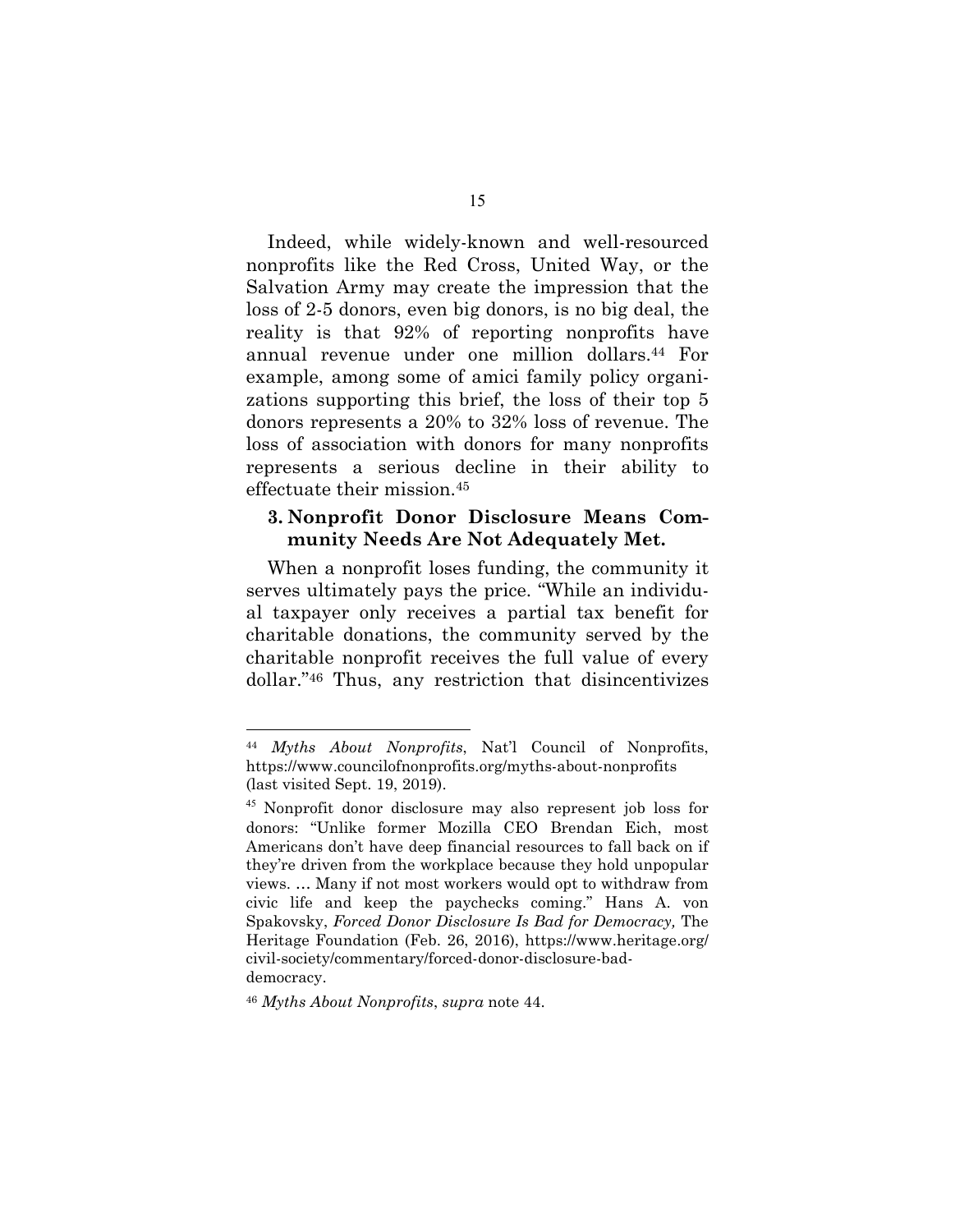giving negatively affects the community.<sup>47</sup>

### **D. Disclosure of Nonprofit Donors Is Rarely Necessary.**

The court below states that while state government "may not routinely use Schedule B information *as it comes in*," App. 21a, such information makes investigations of charities more efficient, App. 23a. It also found that California benefited from Schedule B disclosures for five completed and five ongoing investigations in the past 10 years. App. 21a n.3. California had 72,000 active nonprofits, excluding churches, in 2014,48 a number that has likely only grown since then. That means that less than 1.4% of the forced donor disclosures made by nonprofits to the California attorney general were actually useful to attorney general investigations. State government has very little need for nonprofit donor disclosures.<sup>49</sup>

 Historically, the restrictions on nonprofit organizations have not been zealously enforced.50 Perhaps this is because nonprofits have always existed regardless of government regulation, with their treatment within the law simply a response to the creation of new types of nonprofit organizations.<sup>51</sup>

<sup>47</sup> *Myths About Nonprofits*, *supra* note 44.

<sup>48</sup> *Causes Count: The Ecomonic Power of California's Nonprofit Sector,* CalNonprofits, at 11 (Aug. 2014), https://calnonprofits. org/images/downloads/causes-count-08.pdf.

 $49$  Calls for government oversight to promote "transparency" are also misguided. "Transparency is for the government, privacy is for the citizen." *Donor Privacy at a Glance,* ALEC Action, https://www.alecaction.org/toolkit/donor-privacy-at-a-glance/ (last visited Sept. 24, 2019).

<sup>50</sup> Hansmann, *supra* note 9, at 875.

<sup>51</sup> Hansmann, *supra* note 9, at 882 ("The tax code did not set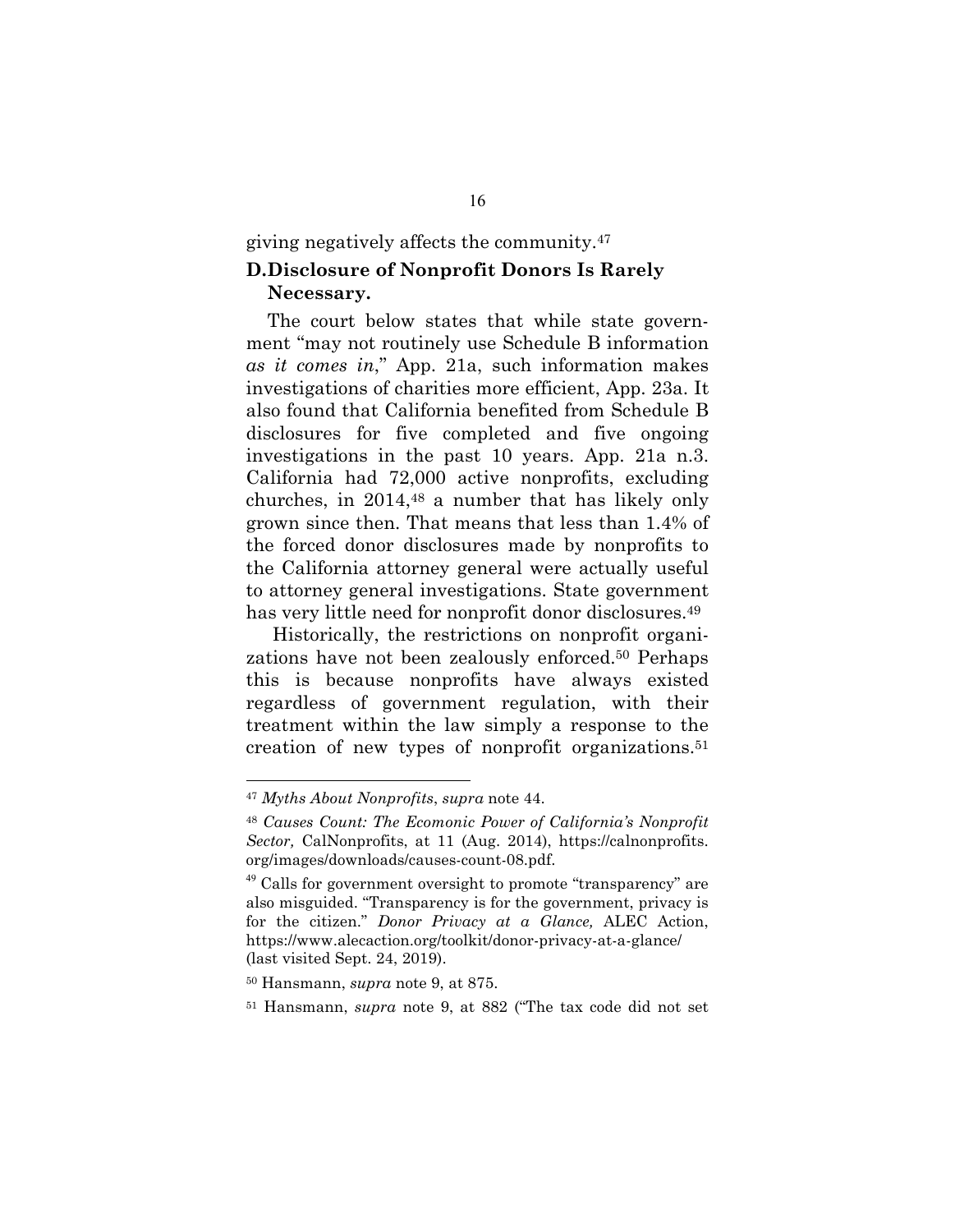Indeed, "abuses appear to be the exception rather than the rule; in spite of minimal policing of the nondistribution constraint, nonprofit institutions in most industries evidently are operated on a fairly circumspect basis."52 This broad compliance is likely due to social norms creating ethical constraints that reinforce the legal restraints imposed on nonprofits.53 Thus, while nonprofit donations are predicated on the trust of their donors, the need for government oversight is not rigorous.

Indeed, any transparency and accountability needed for nonprofits is often already addressed in boards of directors holding their staff accountable and donors holding recipients accountable for the dollars they have given them. Organizations like Charity Navigator, National committee for Responsive Philanthropy, and the Capital Research Center provide information to nonprofit community and the public to promote ethical philanthropy, leaving to the government the obligation of enforcing minimum standards that ensure charitable donations are used

l

<sup>53</sup> Hansmann, *supra* note 9, at 875. These ethical constraints may also explain why "so many nonprofit institutions including, for example, schools, hospitals, nursing homes, foster homes, and even housing project sponsors—are affiliated with religious groups. For such an association may help to keep the norms intact and at the same time assure potential patrons that in fact they are intact." *Id.* at 876.

forth in the beginning a well-defined set of sectors in which nonprofits could qualify for exemption, generating nonprofits in those sectors. Instead, as nonprofits have moved into new types of activities, the tax code has been reinterpreted or amended to permit nonprofits undertaking those activities to qualify for exemption.").

<sup>52</sup> Hansmann, *supra* note 9, at 875.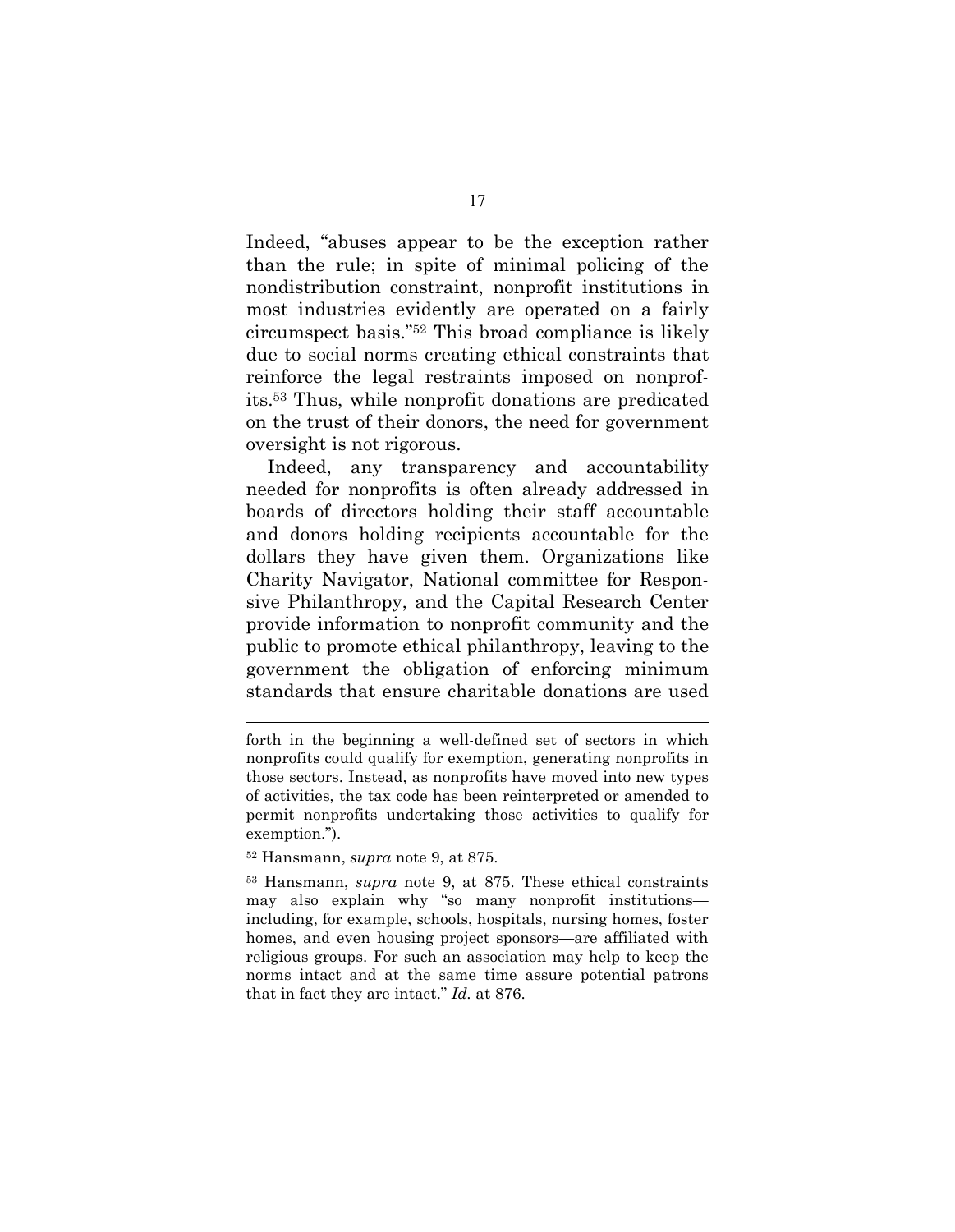for charitable purposes.<sup>54</sup> "[T]he whole point of free speech and free association is that the government generally *should not* hold people accountable for what they say or believe, or with whom they chose to associate."55 "[P]hilanthropy must be largely (though not entirely) unaccountable to the government if it is to be anything more than an appendage of the state, unable to challenge the status quo."56 Governmentcompelled disclosure of nonprofit donors is unnecessary.<sup>57</sup>

<sup>54</sup> *Protecting Donor Privacy, supra* note 25, at 17.

<sup>55</sup> *Protecting Donor Privacy, supra* note 25, at 17.

<sup>56</sup> *Protecting Donor Privacy, supra* note 25, at 18.

<sup>57</sup> The result of unnecessary donor disclosure is "junk disclosure": since "[c]itizens give to groups in support of their overall mission—not to support a particular communication or statement a group makes," such disclosures "actually misleads the public by associating individuals with communications that they likely have no knowledge of and may actually disagree with while simultaneously doing real harm to the privacy of citizens who wish to give to the causes of their choice." Alex Cordell, *Why Donor Privacy Matters for Free Speech,* Institute for Free Speech (Oct. 27, 2017), https://www.ifs.org/blog/whydonor-privacy-matters-for-free-speech/.